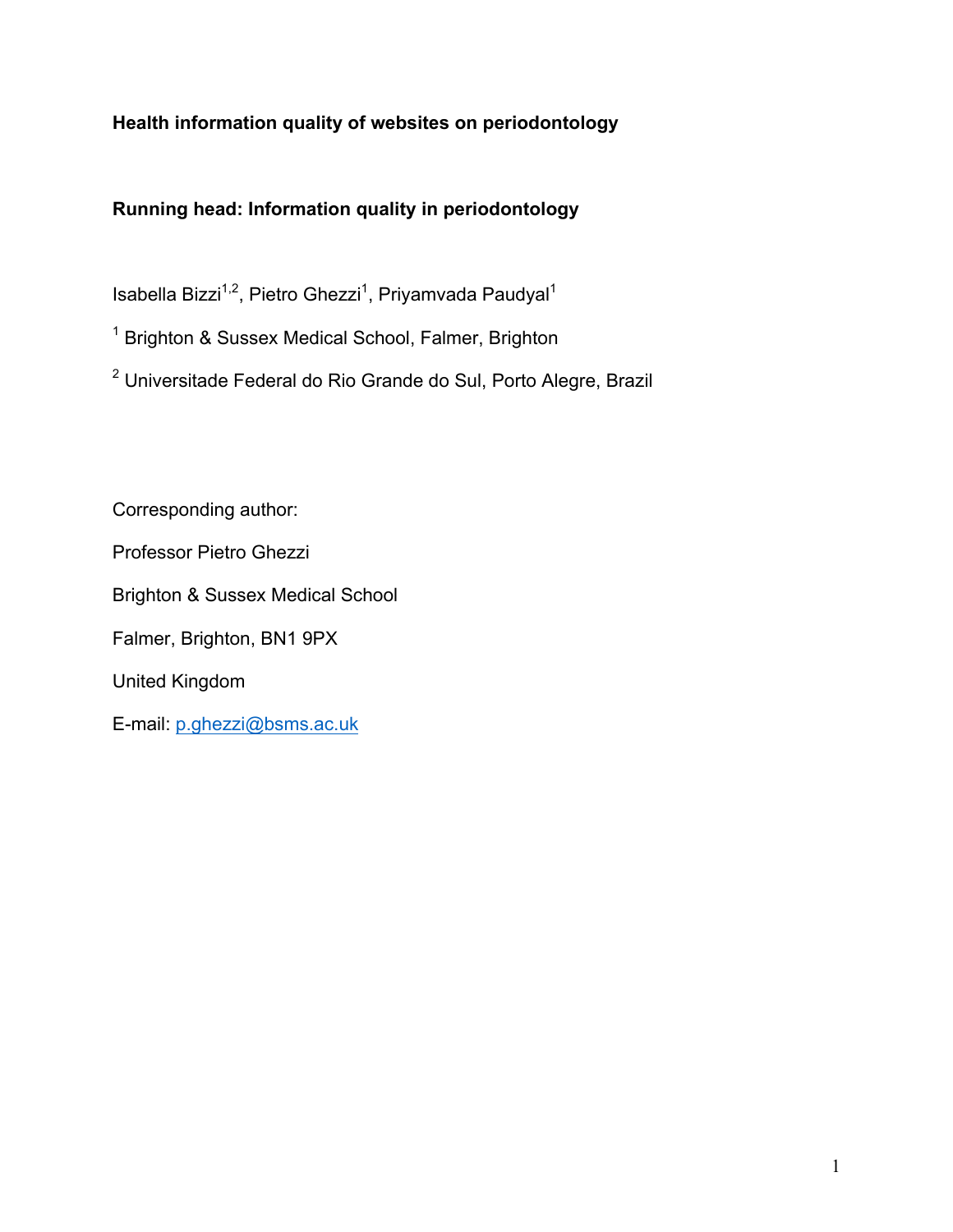# **Conflicts of interest**

The authors have stated explicitly that there are no conflicts of interest in connection with this article.

# **Acknowledgements**

I.B. is supported by the CNPq, National Counsel of Technological and Scientific Development of Brazil.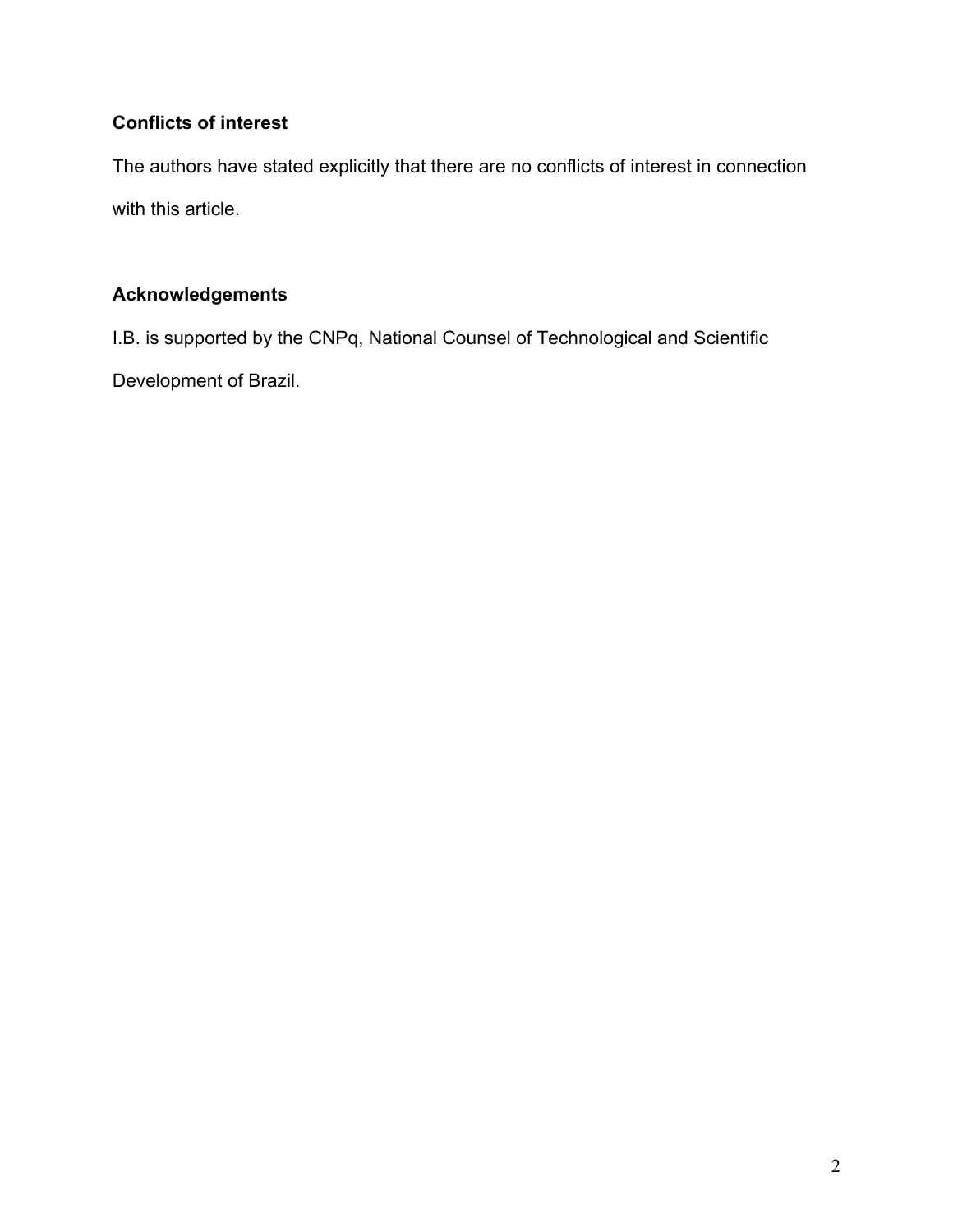# **ABSTRACT**

**Aim**. This study aimed to assess the quality of the information available on the Web on gum disease.

**Methods**. The term 'gum disease' was searched in Google and in MedlinePlus. The first 200 websites were analysed by the Journal of the American Medical Association (JAMA) criteria and the Health On the Net Foundation (HONCode) certification, instruments for assessing quality of health information. Data was analysed through the Mann-Whitney test or Kruskal-Wallis test, followed by the Dunn's test, using the GraphPad Prism Software version 6.

**Results.** MedlinePlus presented a significantly higher JAMA score than Google. Google's first ten results had a higher JAMA score than the remaining websites. Journalism and health portals are the most reliable affiliations, while commercial and dental practices had low JAMA scores. JAMA score was significantly higher in websites with the HONCode certification compared to the ones without it.

**Conclusion**. There are current concerns regarding patients' use of the Internet for accessing health information. However, the conclusion we can make is that Google seems to favour websites with high quality information, at least in terms of JAMA score or HONCode accreditation. The JAMA score of dental practices' websites could be improved by providing basic information such as authorship and date.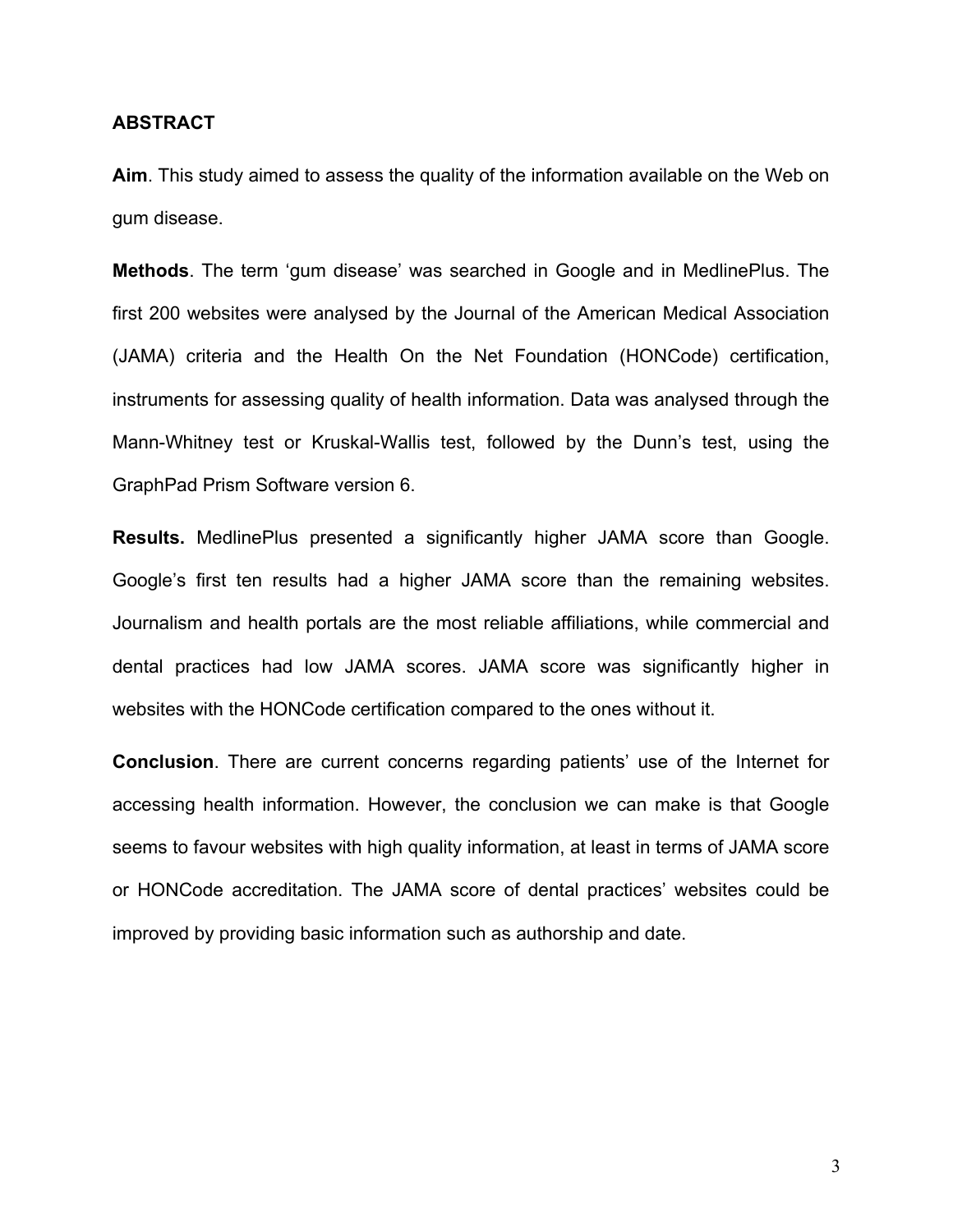## **CLINICAL RELEVANCE**

**Scientific rationale**. It is important to evaluate the quality of health information available on the Internet on periodontal disease in order to identify potential areas of misinformation and how websites are ranked by Google. **Principal findings.** Commercial websites and those of dental practices did not rank well in Google. Websites from dental practices had a low trustworthiness score. **Practical implications**. Dental practices websites could improve their trustworthiness measures by adding authors names and date. There is little risk of misinformation as Google ranks well health portals and professional websites.

#### **INTRODUCTION**

The use of the Internet has become widespread among general public allowing increasing access to health information online. Patients use the Internet for two main reasons, for emotional support and for informational support. Emotional support is fulfilled, on the Internet, by social networks, that provide peer support and sharing experiences (Moorhead et a., 2013). According to a study of seven European countries involving 7934 participants, 44% of the participants and 71 % of the Internet users had used the Internet for seeking health information (Andreassen et al., 2007). Similar results were reported from the Pew Internet & American Life Project (Fox, 2013), 59% of US adults and 72% of Internet users had looked online for health information in the past year. Previous studies indicate that the use of Internet to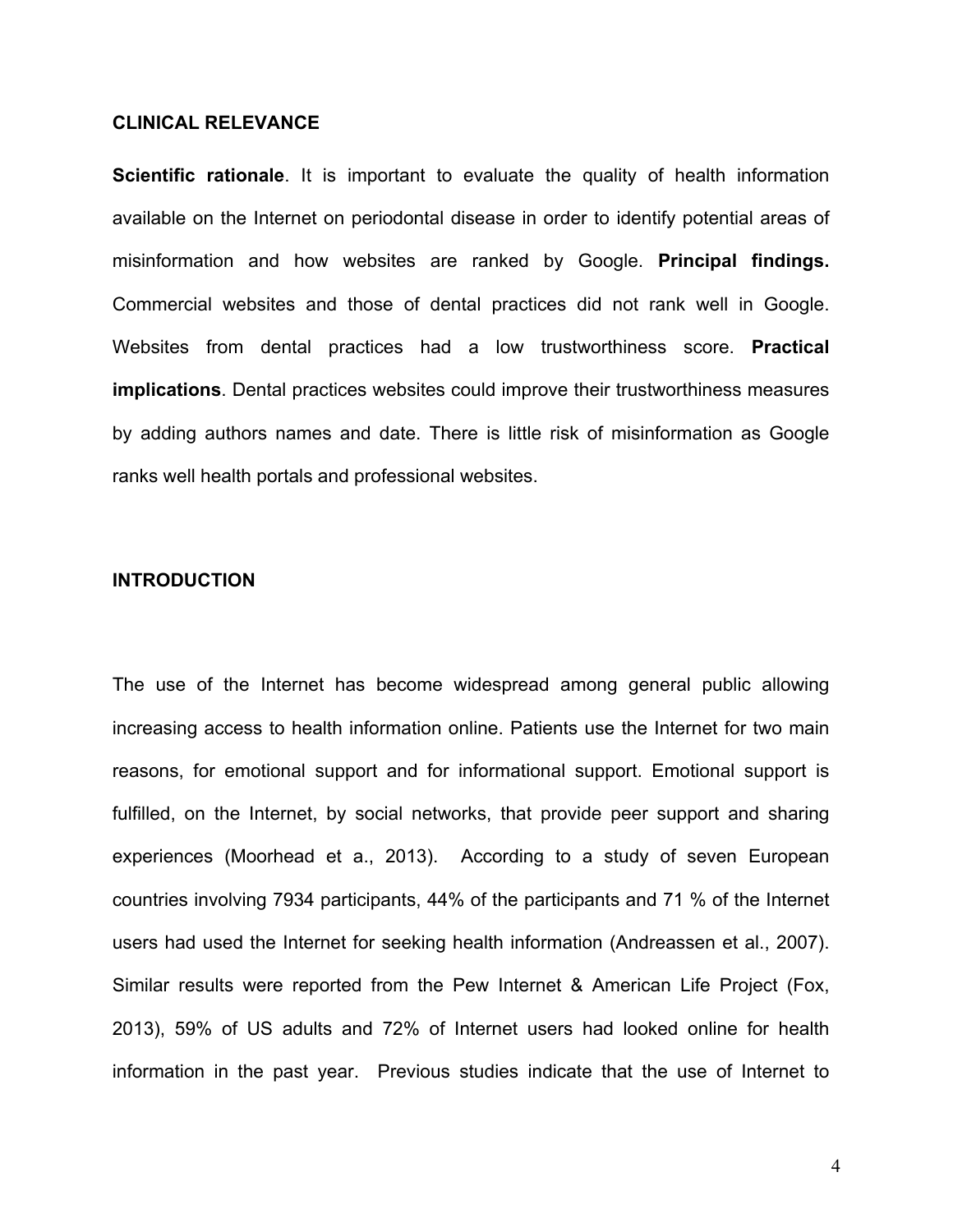search health-related information is not restricted to patients. A cross-sectional survey among GPs in France showed that 84.6% of the participants had used the Internet to seek information in clinical practice (Bernard et al., 2012). Another study, from (Hider et al., 2009), showed that all professional groups (medical, dental, nursing and allied health staff) accessed health information on google. The study reported that 63% of all professionals used Google at least once a month, compared to 42% that used Ovid/PubMed.

The use of the Internet in seeking health information may result in better-informed patients who are more engaged in caring for their health (Sassenberg and Greving, 2016), thus directly affecting the doctor-patient relationship (Christmann, 2013). However, concerns have been raised regarding the dissemination of inaccurate, incomplete or out of date information which may lead to non-evidence based practices or treatments (de Boer et al., 2007). Some professionals also fear that those who consult websites for medical information may not seek a doctor when with serious health problems. However, the study from the seven European countries suggest that this may not be always the case. The study found that the most common reason for using the Internet was to read health information, secondly to decide whether to see a doctor and thirdly, to prepare for and follow up on doctors' appointments (Andreassen et al., 2007).

There are several online sources to search for medical information on the Internet, including health portals, blogs, health-related and commercial websites. According to the Pew Internet & American Life Project (Fox, 2013), 77% of online health seekers use search engines such as Google, Bing, or Yahoo, while only 13% use a website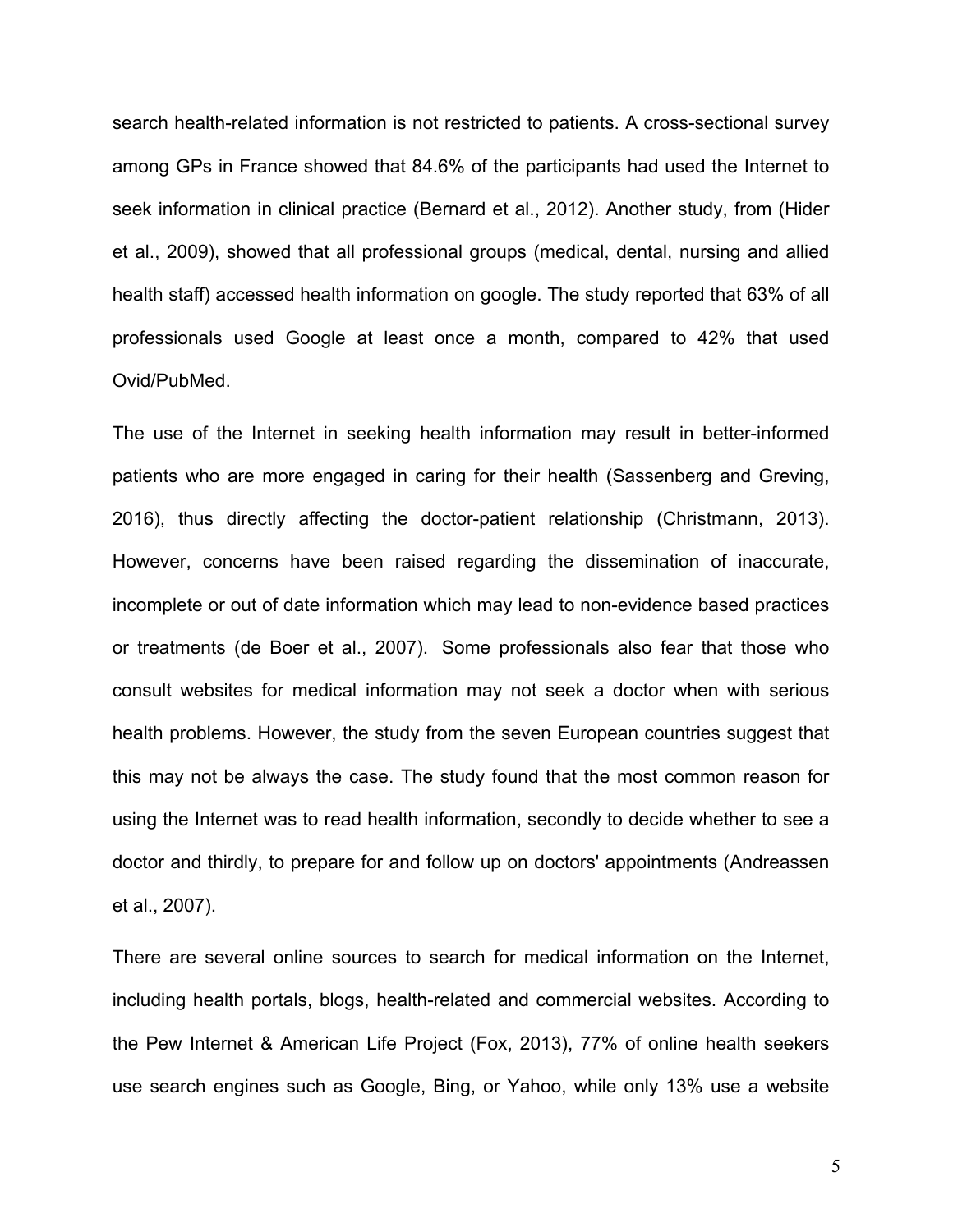specialized in health information such as WebMD. Another study conducted in the United States with young participants (19 to 22 years) showed that the major source that they referred to for health information was Google, followed by family and friends, doctors, WebMD, Wikipedia, and the university's online health sources (Zhang, 2013).

To address the concerns regarding the safety of the Internet use in seeking health information, many studies have tried to measure the quality of information available on the web using various instruments (Silberg et al., 1997). The most commonly used are the Journal of the American Medical Association (JAMA) criteria and the Health On the Net (HON) code. The JAMA criteria, originally developed in 1997, assign a score for the quality of the website based on four requirements: disclosure of authorship, attribution of sources (references), disclosure of commercial interest and ownership of the website, and currency (indication of the date of update) (Silberg et al., 1997). The HONCode, developed by The Health on the Net Foundation, is a quality certification granted to websites which stick to eight ethical principles: authorship, complementarity, privacy, attribution, justifiability, transparency, financial disclosure, advertising policy (Boyer et al., 2011).

Our study aimed to assess the quality of health information available on the Internet on 'gum disease'. 'Gum Disease' or periodontal disease is an inflammation and a bacterial infection which affect the tissues supporting the teeth. With time, the disease can cause loss of the teeth and the supporting tissues. (Fotek, 2014). The two most common forms of periodontal diseases are gingivitis and periodontitis. Gingivitis is the result of interaction between the microorganisms found in the dental biofilm and the tissues and inflammatory cells of the host (Kawar et al., 2011). When gingivitis is not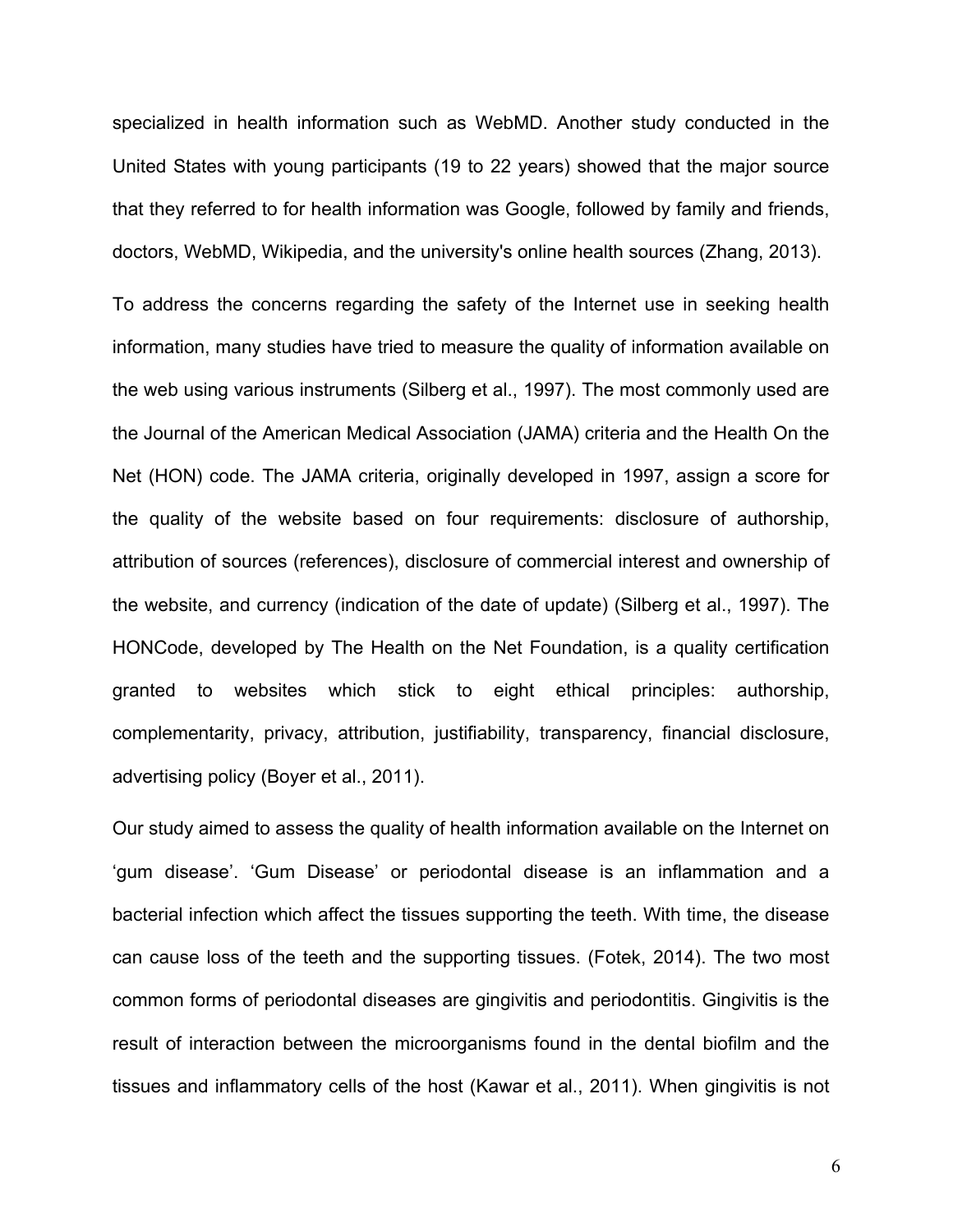treated it can progress to periodontitis, which is a more advanced and irreversible disease (Research, 2013). Periodontitis is an inflammation of the tissues supporting the teeth, triggered by the host response to oral microorganisms, resulting in progressive destruction of the periodontal ligament and alveolar bone with pocket formation and/or recession. According to the report "Adult Dental Health Survey 2009" (Steele, 2011), showed that 45% of England's population presented a pocket of 4mm or more. In the context of large proportion of population suffering from the periodontal disease, the internet could play a vital role in promoting oral health by providing reliable and accurate oral health information.

The aim of this study was to analyze websites returned by a search engine on a query on periodontal disease by the JAMA criteria as well as by their typology, to identify patterns and potential weaknesses in the transparency/trustworthiness indicators.

#### **METHODS**

### **Identification and selection of websites**

We searched the term "gum disease" in the search engine Google.co.uk and in MedlinePlus in June 2016. The search was conducted after having cleared cookies and the browser's history, so that it would not be influenced by previous browsing history. We analysed the first 200 hits of each search engine results page (SERP). Websites were excluded if they had non-accessible links, were not in English and/or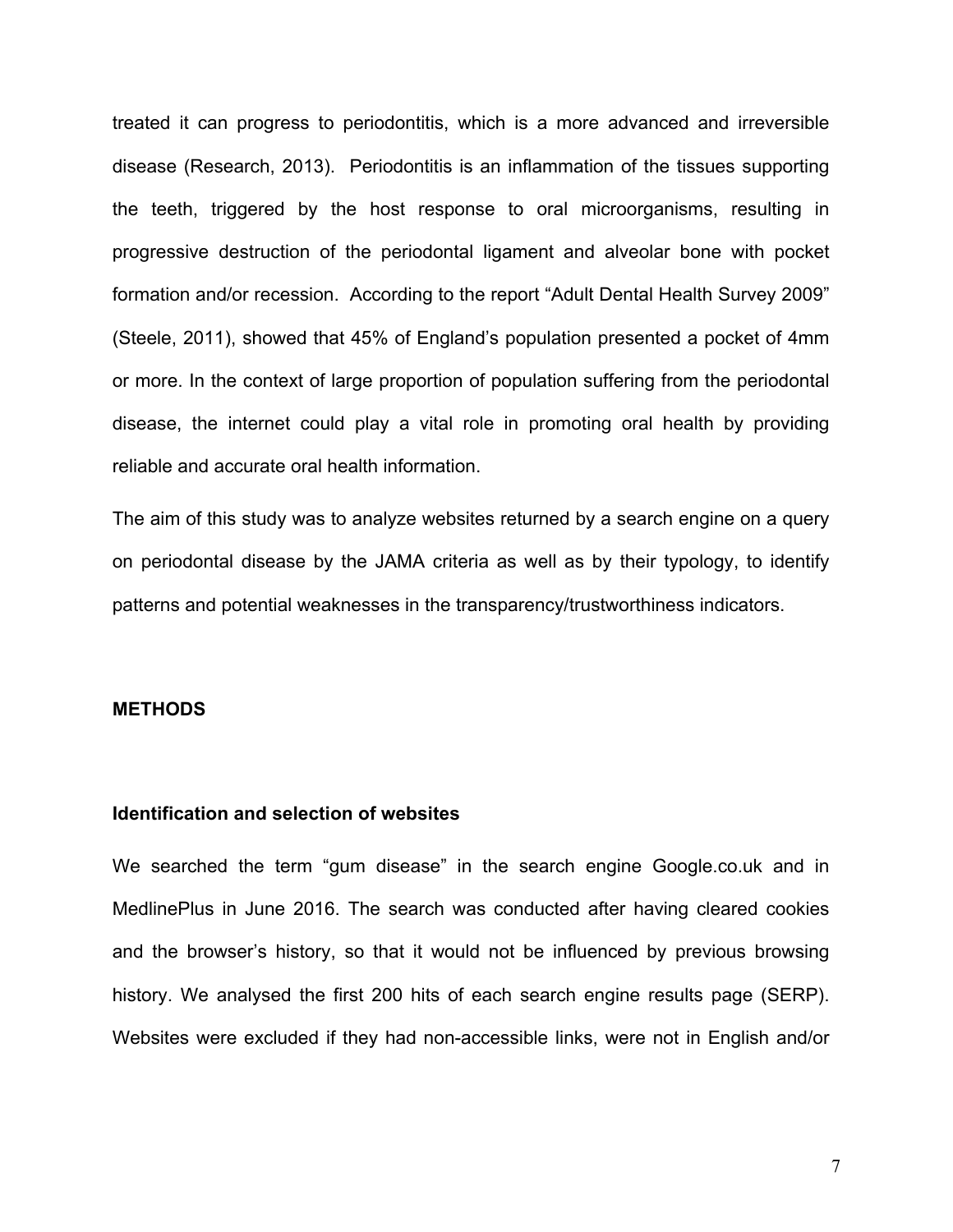had no information on 'gum disease'. The flow chart describing how the data were collected and processed is shown in Figure 1.

### **Classification of website affiliation**

We classified the type of websites according to their affiliation (i.e. if they were commercial, dental practices, professional, health portal, journalism or other) (Table 1).

# **Assessment of trustworthiness (JAMA score and HONCode seal)**

Reliability or trustworthiness of the websites were assessed using HONCode and JAMA criteria. Each website received a score according to JAMA criteria (Table 2). For each of these four criteria, we assigned a score of 1 if the information was present, or 0 if absent or unclear. Therefore, websites could obtain a score from 0 to 4 and mean JAMA score of 3 or above has been suggested to be of high quality (Silberg et al., 1997).

The HONCode is a quality certification from the Health On the Net Foundation, a Swiss-based non-profit organization. Accreditation is granted to websites that adhere to 8 ethical principles (Table 2). The HONCode accreditation is considered a reliable indicator of website quality (Bruce-Brand et al., 2013) and is displayed as a HON seal on the website. In the case of a criterion being not visible on the initial webpage, the three-click rule was applied. The three-click rule is an unofficial website navigation rule, which suggests that the information should be available within three clicks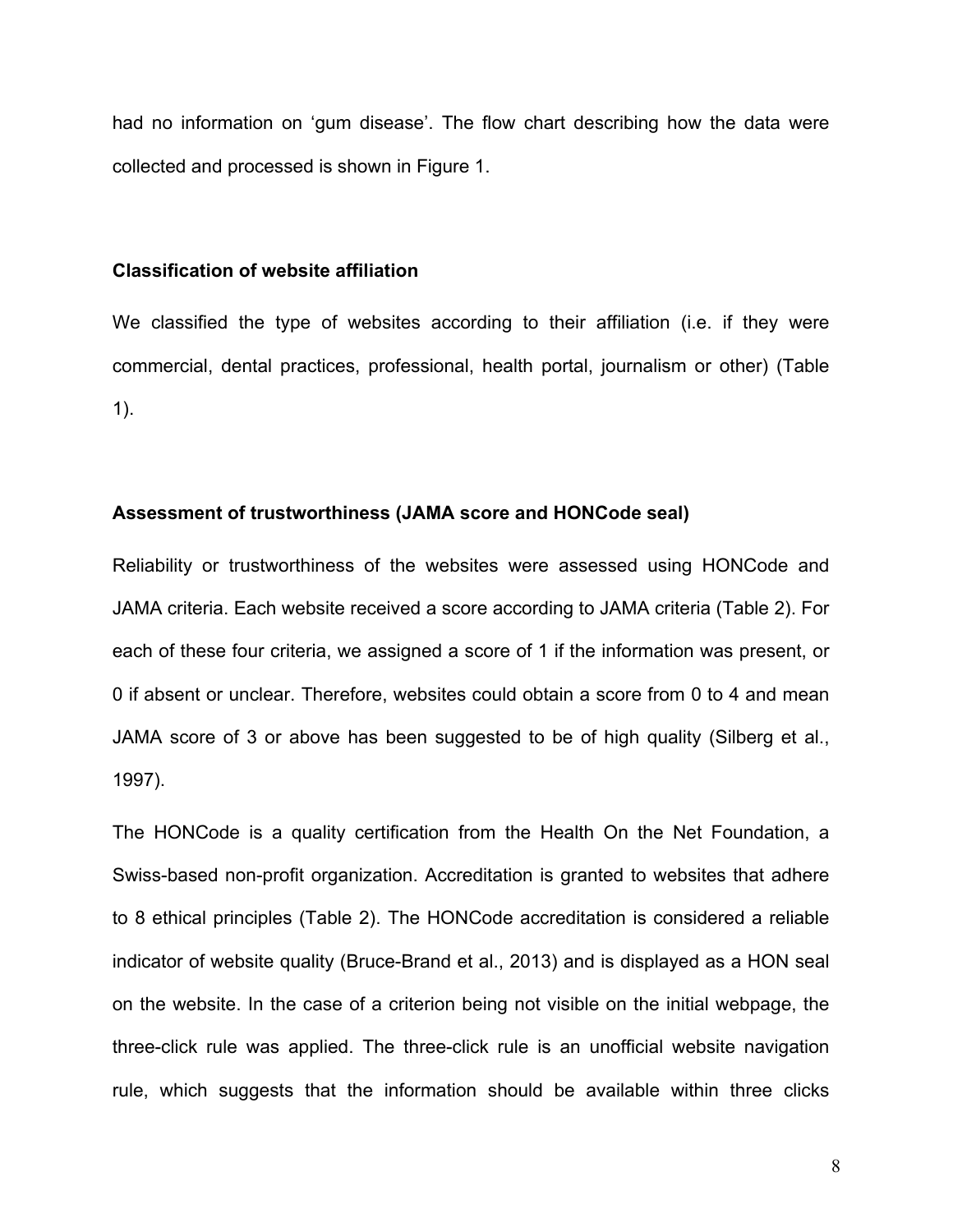(Zeldman, 2001). If the information is not accessible within three clicks, it was considered absent and given a score of 0.

Manual classification was done by one researcher (IB) and then checked by two independent ones (PP and PG). In case of a discrepancy, this was discussed and we came to an agreement.

## **Data analysis**

Data analysis was performed following an approach used in our previous studies. (Yaqub and Ghezzi, 2015) (Chumber et al., 2015). JAMA scores in different groups of websites were compared using the Mann-Whitney test for comparing two groups and the Kruskal-Wallis test followed by the Dunn's test for more than two groups, using the GraphPad Prism Software (GraphPad Prism Software Inc., La Jolla, USA). Data are reported as median and interquartile range (IQR).

To analyse whether one type of website was differentially represented in the top 10 results from Google (that is, if it was over- or under-represented) we compared its frequency in the top 10 results vs its frequency in the remaining 186 websites. Statistical analysis was performed using contingency tables analysed by a two-tailed Fisher's exact test using GraphPad.

The top ten results were archived using Webcitation.org to allow them to be always accessed by the reader. The spreadsheet with the list of websites returned by Google and MedlinePlus, with their classification, is available as Supplementary online information.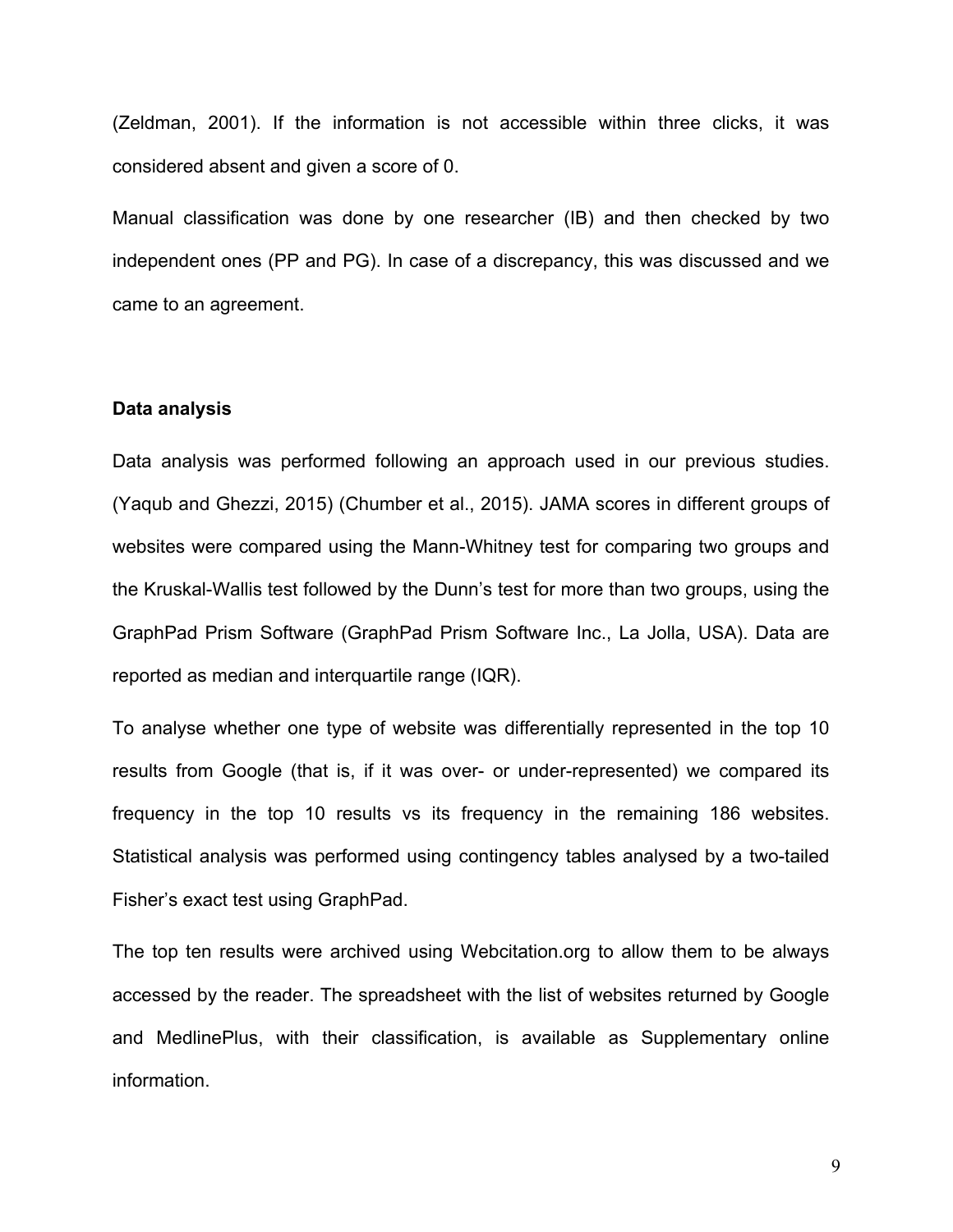# **RESULTS**

### **Distribution of websites**

The majority of websites found by Google was from Dental Practices (48%), while the majority of websites found by MedlinePlus was Professional (72.5%) (Figure 2).

Google's first ten results presented a different pattern of distribution from the total search. The majority of websites found was Professional (50%), followed by Health Portals (19.4%). Dental practices websites were significantly less represented in the top 10 websites returned by Google comparing to the remaining websites in the SERP (P=0.0022 by Fisher's exact test). Commercial websites were also not found in the top 10.

## **Analysis of trustworthiness (JAMA score)**

Overall, the median JAMA scores of websites returned by MedlinePlus (median, 2; IQR, [2,3]) was significantly higher than that of websites returned by Google (median 1, IQR, [1, 2]); P<0.0001 by Mann-Withney test).

The proportion of websites with a JAMA score  $\geq$  3 was significantly higher with MedlinePlus (Google, 42/196, 21.4%; MedlinePlus, 59/149, 39.6%, P< 0.0002 by Fisher's exact test).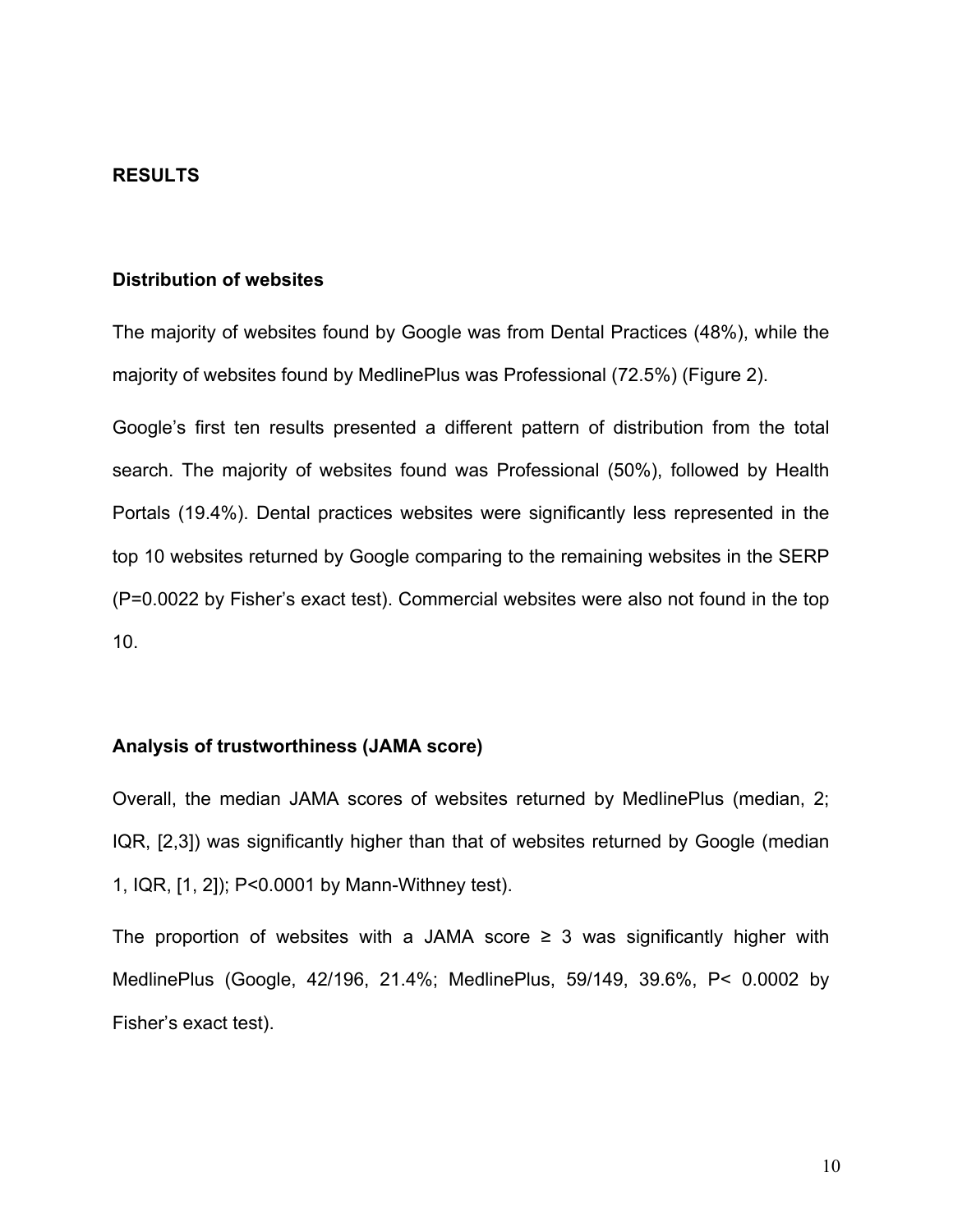We then analyzed the JAMA score of websites returned by Google and MedlinePlus according to their affiliation (Figure 3). Google highest JAMA score was found in Journalism websites (median 3, IQR, [2, 3.25]) followed by Health Portals (median 2, IQR, [1, 4]) (Figure 3). On the contrary, Commercial websites scored the lowest (median 1, IQR, [1, 1]), followed by Dental Practices (median 1, IQR, [1, 4]).

Because a JAMA score  $\geq$  3 is considered high quality (Silberg et al., 1997) we also calculated the percentage of these websites for each category. Percentage of ≥3 JAMA score websites was 21.4% in the whole search, with the following distribution: Commercial, 0%; Dental practices, 3.2%; Health Portals, 47%, Journalism, 72.7%; Professional, 30.2% and Other, 0%. It is evident that Journalism websites scored the highest, followed by Health Portals, while Commercial and Other websites scored the lowest. In MedlinePlus, similarly to what observed in the websites returned by Google, the highest JAMA score was for Journalism and Health Portals (median 2.5, IQR, [2, 3]; median 3, IQR, [2, 3], respectively). If we look at the percentage of websites that have a JAMA score of ≥3, Health Portals score the highest, followed by Journalism, and Other websites the lowest. Percentage of ≥3 JAMA score websites was overall 39.6% with the following breakdown by affiliation: Health Portals, 55.2%, Journalism, 50%; Professional, 38.9% and Other, 0%.

The JAMA score of the top 10 websites returned by Google (median:2.5; IQR: [1.75,4]) was significantly higher (P=0.0008 by Mann Whitney test) than that of the remaining 186 websites of the Google SERP (median:1; IQR: [1,2]). Top 10 results also had a higher proportion of websites with a JAMA score ≥3 (50% ≥3**)**.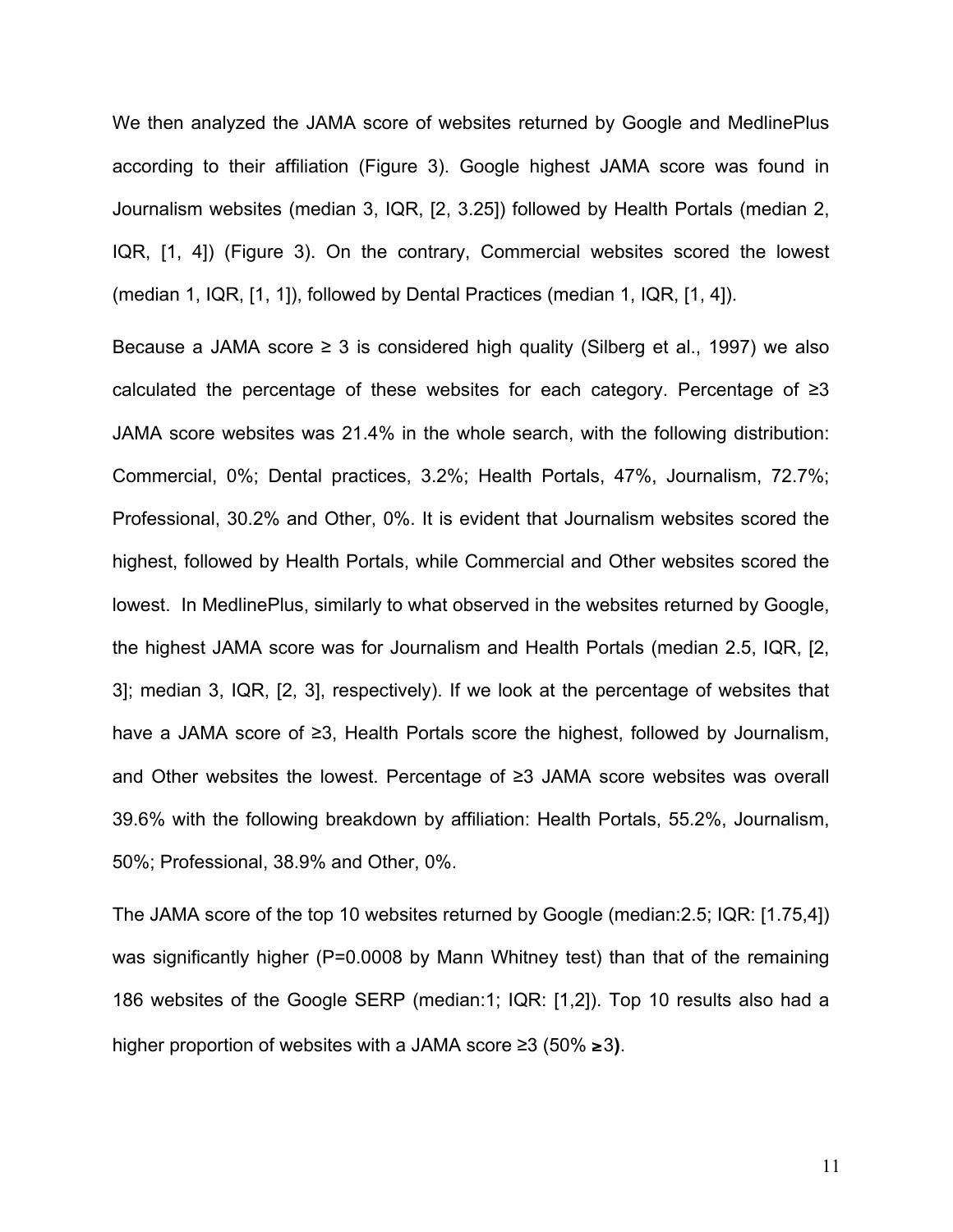#### **Comparison of the four components of the JAMA score between affiliations**

In order to identify the reasons for the different JAMA scores, we disaggregated the total score in its 4 components, and analyzed them in the different affiliations of websites (Table 3).

It is possible to see that disclosure was not a problem for all the websites categories, with only websites on the 'other' category scoring lower, while several websites lacked in terms of authorship and attribution. In particular, Commercial and Dental Practices websites scored low in most of the components. The percentage of websites meeting the currency criteria was higher in MedlinePlus than Google, with exception of 'Other' websites.

### **HONCode-certified websites**

We then analyzed the number of HONCode-certified websites for the two search engines, in the different affiliations. The proportion of HONCode-accredited sites was very low for both Google and MedlinePlus. Google presented only 7 HONCode+ websites, 5 of them Health Portals (29.4%) and 2 Professional (4.6%). MedlinePlus presented 3 HONCode+ websites, all Professional websites (2.8%). It is interesting to note that most of websites returned by Google with the HONCode accreditation are in the top 10. Google's first ten results presented 4 websites with the accreditation, 3 of which Health Portals (100%) and 1 Professional (20%).

## **Relationship between JAMA quality criteria and HONCode accreditation**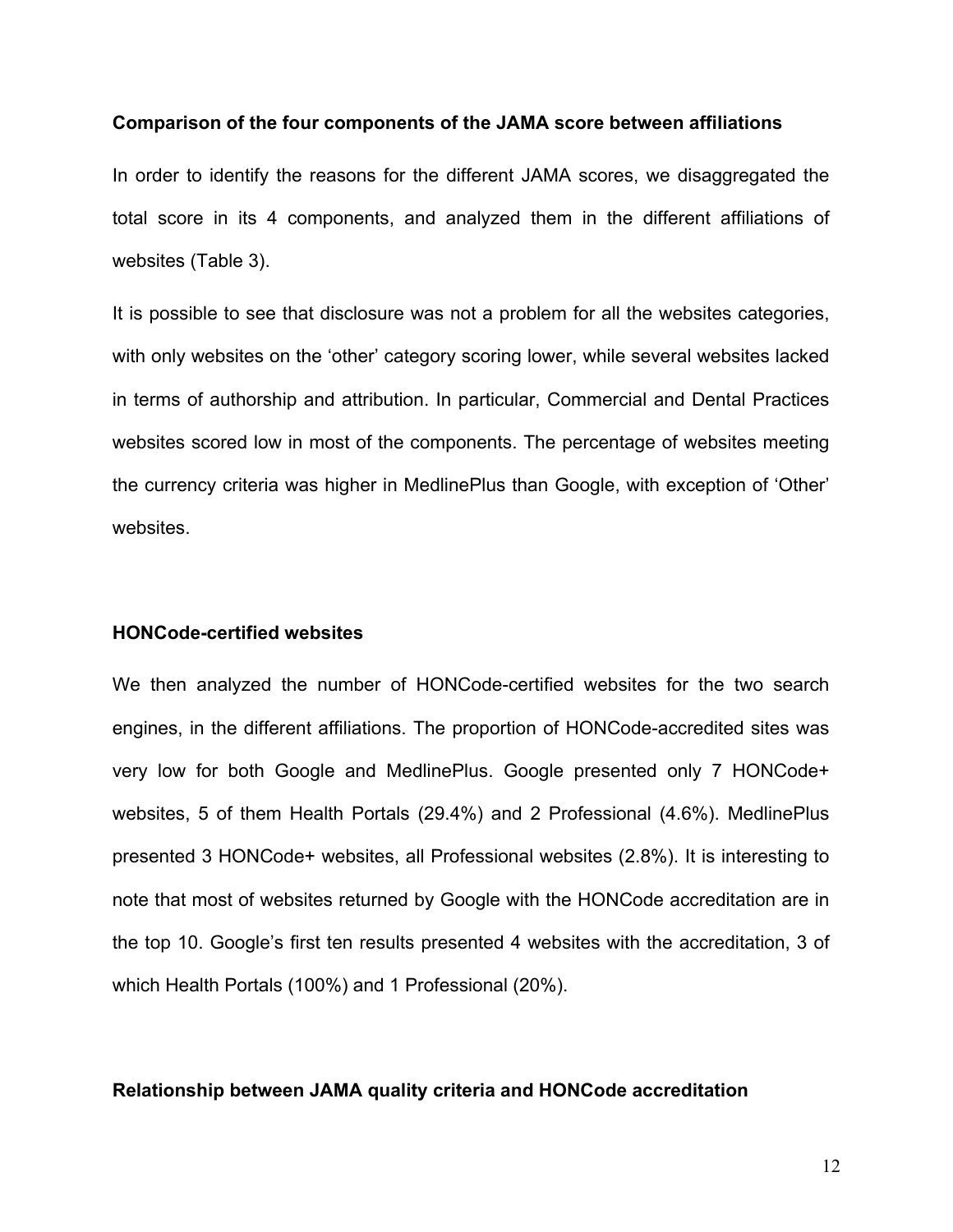We investigated the relation between the JAMA score and HONCode certification, as shown in Table 4. There was no statistically significant difference in the JAMA score of MedlinePlus websites with (HONCode<sup>+</sup>) or without (HONCode<sup>-</sup>) HONCode accreditation. As for Google's websites, JAMA score was significantly higher in the HONCode+ compared to the HONCode-. HONCode+ websites in Google's first ten results also had a significantly higher JAMA score than the ones without HONCode certification.

#### **DISCUSSION**

This study assessed the reliability of health online information related to 'Gum Disease'. We analysed different classes of websites in two search engines, Google and MedlinePlus, using two instruments to measure the trustworthiness of the websites, a basic dimension of information quality. The scientific content of the information provided was not evaluated. The reliability of websites varied between different classes and search engines.

The first thing to note is the difference of trustworthiness between Google and MedlinePlus results. MedlinePlus presented a significantly higher JAMA score than Google. This may happen because while Google just use an algorithm, MedlinePlus is a curated database, which collect and evaluate data before publishing on the website. Therefore, MedlinePlus' results may be more trustworthy than Google's results.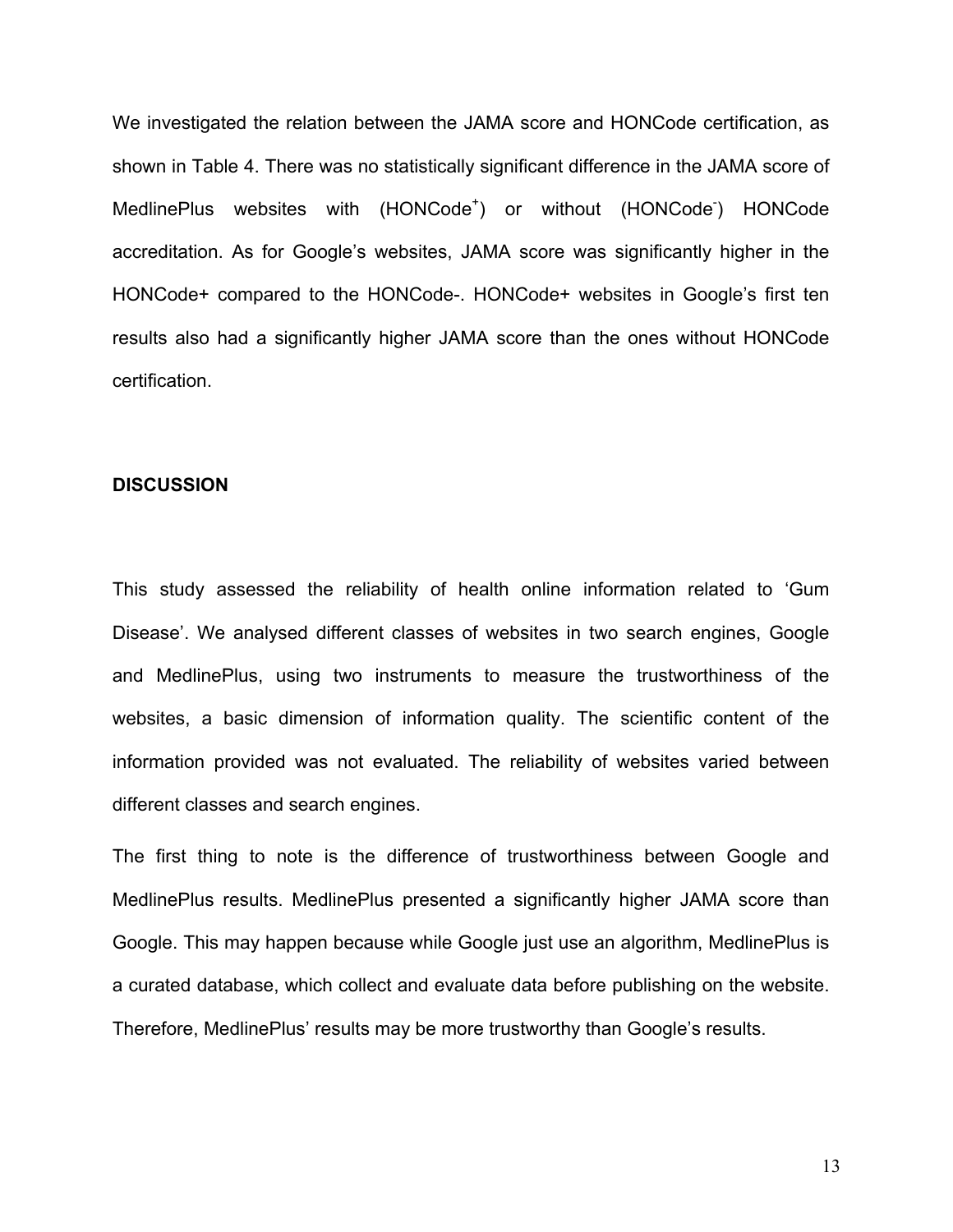In addition, if we compare Google's first ten results with the remaining websites, the JAMA score was higher in the top 10 results. We may conclude that Google algorithm in some way takes into account some features that are indicators of trustworthiness. In fact, one of the important features for a website to rank well in Google is its structure. It is possible that websites that meet all the JAMA criteria are structurally better organized. This is important because users usually do not go beyond the first results in the SERP (Cutrell E, 2007).

Furthermore, our study found that different affiliations presented different trustworthiness scores. Journalism and Health Portals were the most reliable, with significantly higher JAMA scores. The highest JAMA score of Journalism websites can be explained by the fact that they usually present author and date. Commercial websites had a lower JAMA score, which is in agreement with previous studies (Maki et al., 2015); (Chumber et al., 2015); (Yaqub and Ghezzi, 2015)). This is due to lack of key information in terms of authors' name, date and references.

We also found that Health Portals and Professional websites are more likely to have a HONCode accreditation. In further analysis, we correlated the HONCode certification with the JAMA score and found that Google websites having HONCode accreditation also have a higher JAMA score. We also found that Google ranked higher those websites having a HONCode accreditation. Nevertheless, MedlinePlus websites presented no difference with or without the HONCode. This may be due to the low number of HONCode accredited websites. It is interesting to hypothesize that the accreditation may not spread so much, because the websites must apply for the HONCode and there is a cost for that.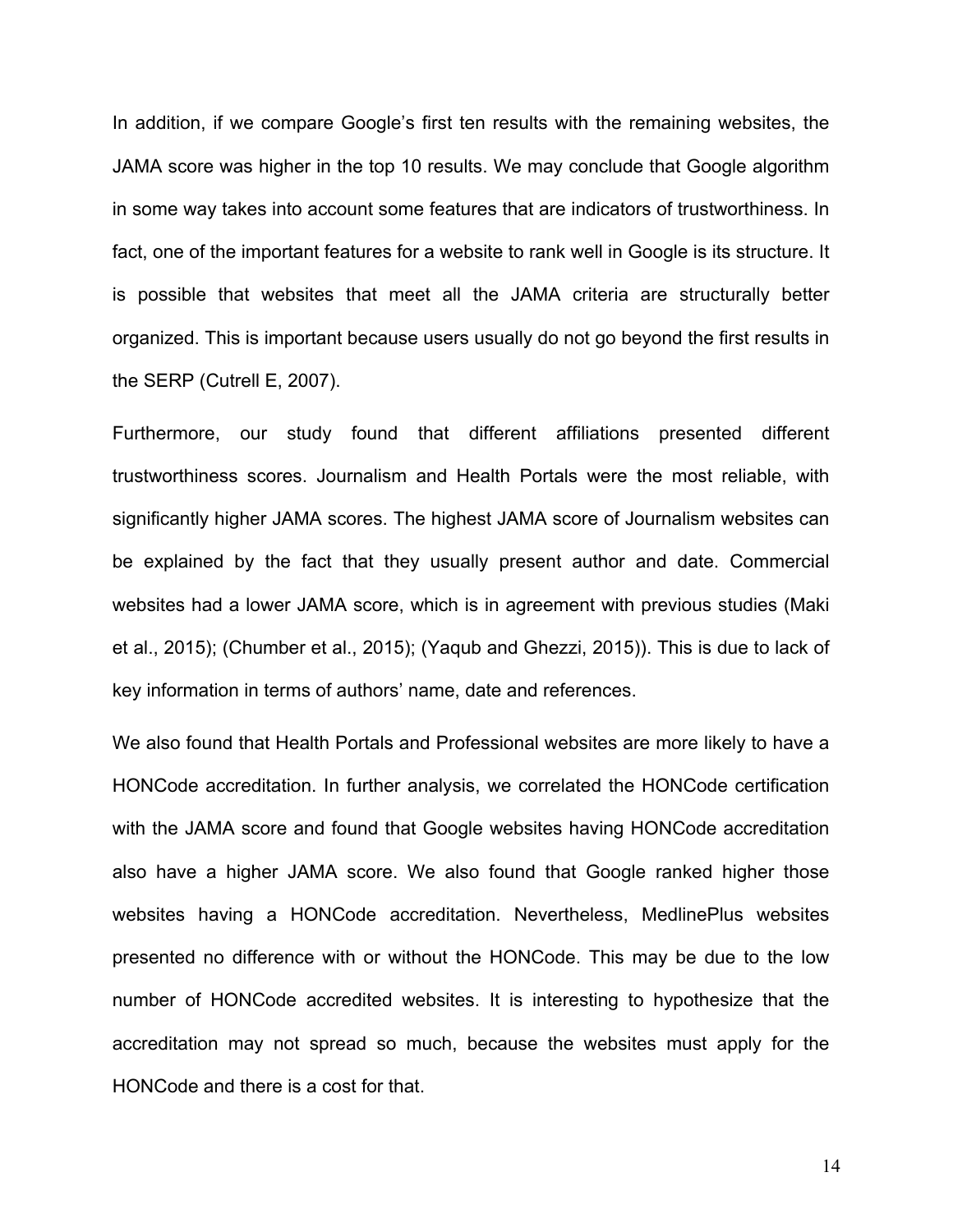There have been several concerns that patients using the Internet may find wrong or misleading information. However, the general conclusion we can make within the search query studied is that Google seems to favour websites with high quality information, at least in terms of JAMA score or HONCode accreditation. We also found that commercial websites are not ranked high by Google, in agreement with the previous studies (Yaqub and Ghezzi, 2015, Maki et al., 2015). This suggests that the use of the Internet can prepare patients better to the dentist's appointment, improving the professional-patient relationship. Our study on websites returned by Google complements a previous study on information on implant dentistry provided in YouTube videos, that identified potential misinformation (Ho et al., 2016).

The study includes a large number of websites comparing a search engine with a curated database, and a sub-analysis by website typology. However, the study has some limitations: results may be different with different search queries or with localized Google searches (uk, au, nz etc.) and may change over time. Another issue is that the previous search history may affect the results, a phenomenon which was called the "filter bubble", by which we receive a SERP tailored to what we like. However, a recent study has found no evidence of this is health search queries (Haim, 2016). Our study was performed on 200 websites returned by Google, and this is a relatively large number, and as such probably represent a good sample of the websites on this subject, but, in consideration of what discussed above, one cannot generalize these findings, particularly with respect to the ranking given to websites. On the other hand, given that Google is the most used search engine (with around 70% of the market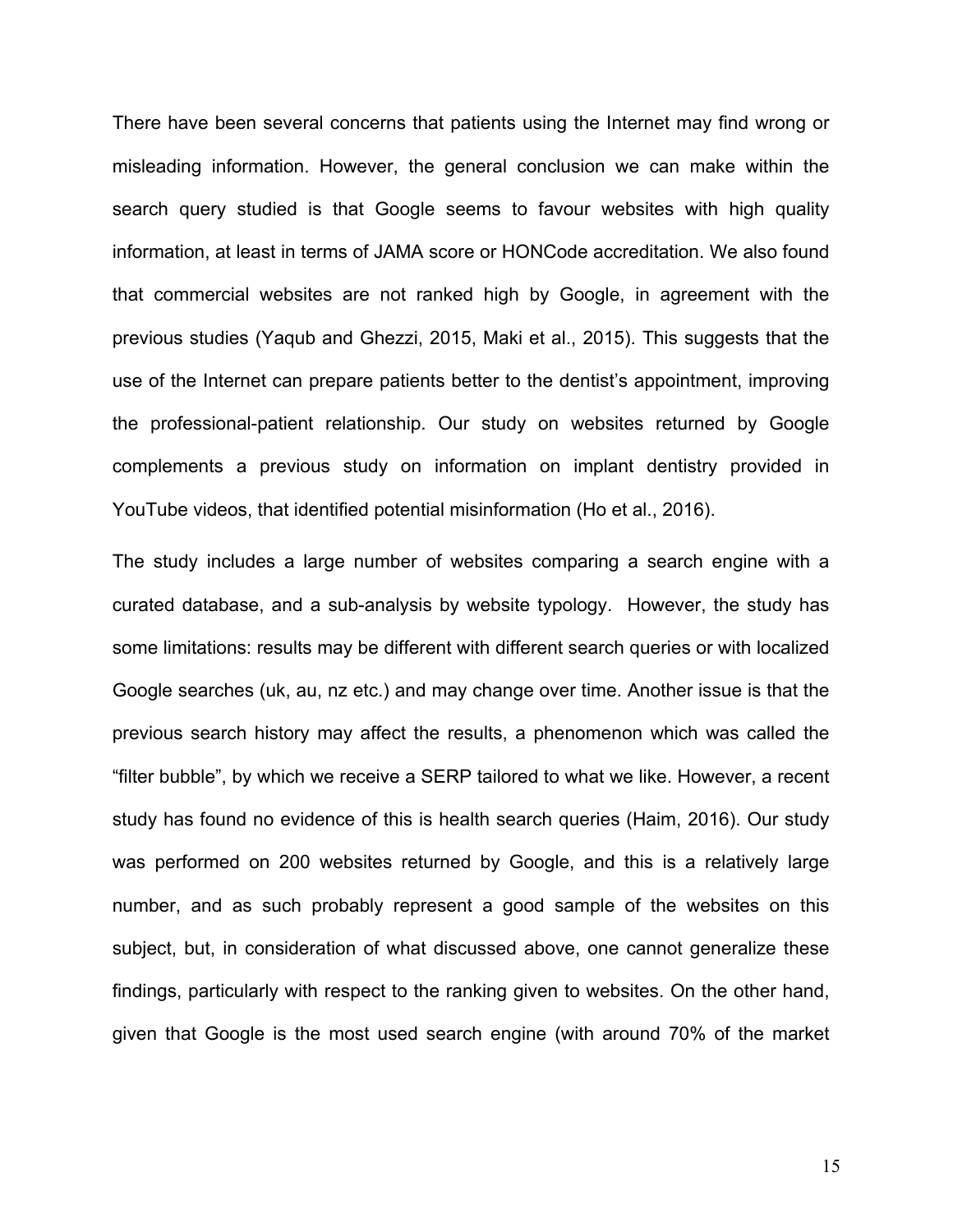share for search engines), these are probably the websites that are made visible to the vast majority of the population and patients.

One conclusion that can be made from this study is that Google ranks highly websites with high JAMA score. This is not surprising as author credentials is considered one of the ranking criteria in Google. The fact that the top websites returned in the SERP have higher JAMA score is important because lay persons will preferentially read the first few websites in the SERP. A llimitation of this study is that we only analysed the JAMA score criteria and the HON certification. While these are probably the most used criteria in studies on health information quality, they only measure some aspects of it. Information quality in general has many dimensions (Wang and Strong, 1996) and the JAMA score only measures some of them, mostly around transparency/trustworthiness. Nevertheless, these are considered essential ones in all instruments for the evaluation of health information quality. Nevertheless, our findings point out that some components of the JAMA criteria are more often met than others. For instance, disclosure is met by the vast majority of websites and its lack can probably be a good proxy for lack of transparency that, for instance, the lack of authorship that is more common. Likewise, while most websites, whether news websites or dental practices, meet the "disclosure" criterion as they declare who they are, it is the lack of indication of either ownership, conflicts of interest or advertising policy that is probably an indicator on a non-trustworthy website. Nevertheless, given the correlation of JAMA score and Google ranking, as well as the fact that studies have shown that patients want to be able to check the author's credentials (Diviani et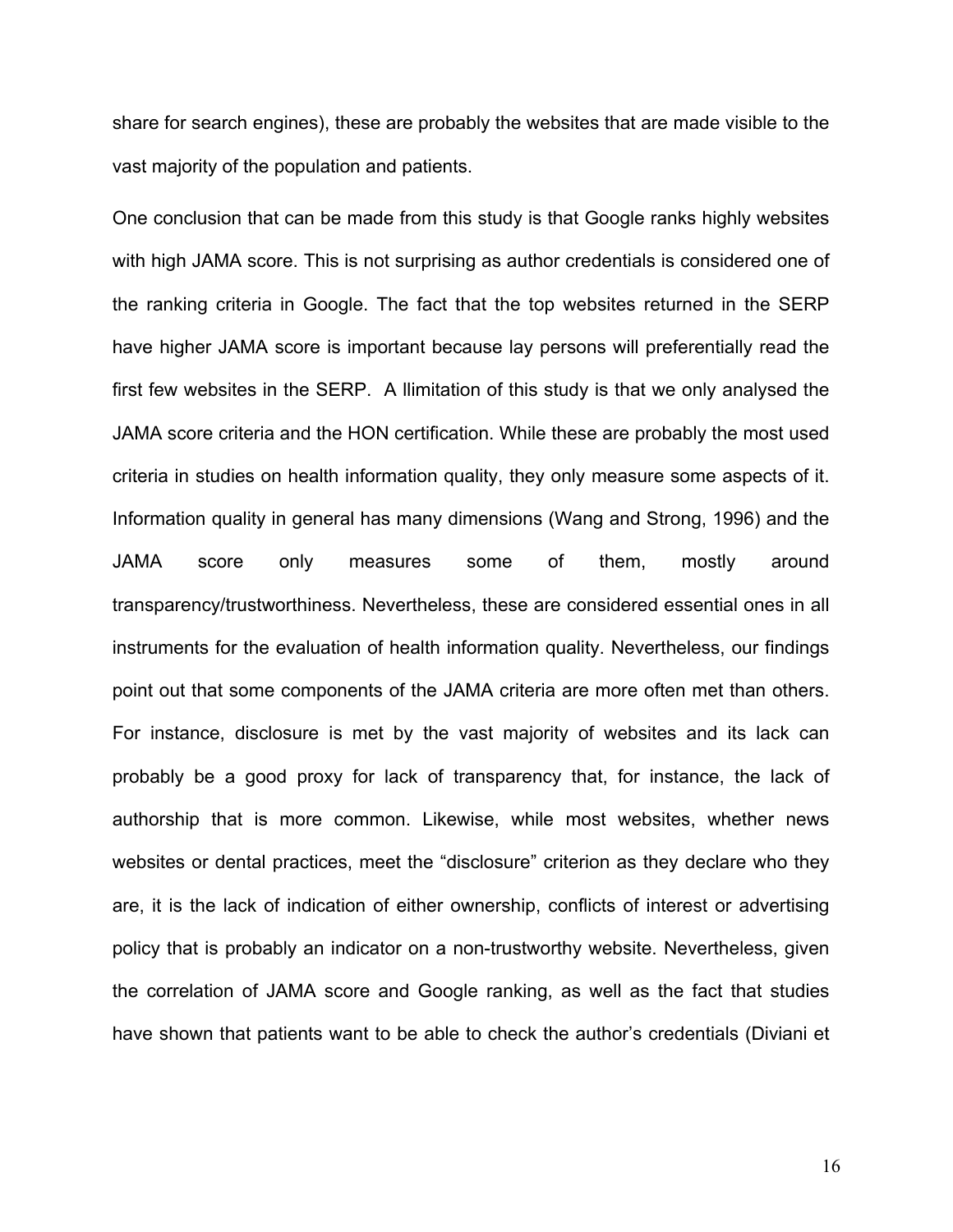al, 2016), suggesting that professional websites, such as dental practices, should include authors' names to improve their ranking and trust.

Finally, like most studies of this type, we analyzed the most basic dimensions of health information quality, and future research will be needed to address other dimensions such as the scientific correctness of the information provided.

### **REFERENCES**

- Andreassen, H. K., Bujnowska-Fedak, M. M., Chronaki, C. E., Dumitru, R. C., Pudule, I., Santana, S., Voss, H. & Wynn, R. (2007) European citizens' use of E-health services: a study of seven countries. *BMC Public Health* **7,** 53. doi:10.1186/1471-2458-7-53.
- Bernard, E., Arnould, M., Saint-Lary, O., Duhot, D. & Hebbrecht, G. (2012) Internet use for information seeking in clinical practice: a cross-sectional survey among French general practitioners. *Int J Med Inform* **81,** 493-499.

doi:10.1016/j.ijmedinf.2012.02.001.

- Boyer, C., Baujard, V. & Geissbuhler, A. (2011) Evolution of health web certification through the HONcode experience. *Stud Health Technol Inform* **169,** 53-57.
- Bruce-Brand, R. A., Baker, J. F., Byrne, D. P., Hogan, N. A. & McCarthy, T. (2013) Assessment of the quality and content of information on anterior cruciate ligament reconstruction on the internet. *Arthroscopy* **29,** 1095-1100. doi:10.1016/j.arthro.2013.02.007.

Christmann, S. (2013) The impact of online health information on the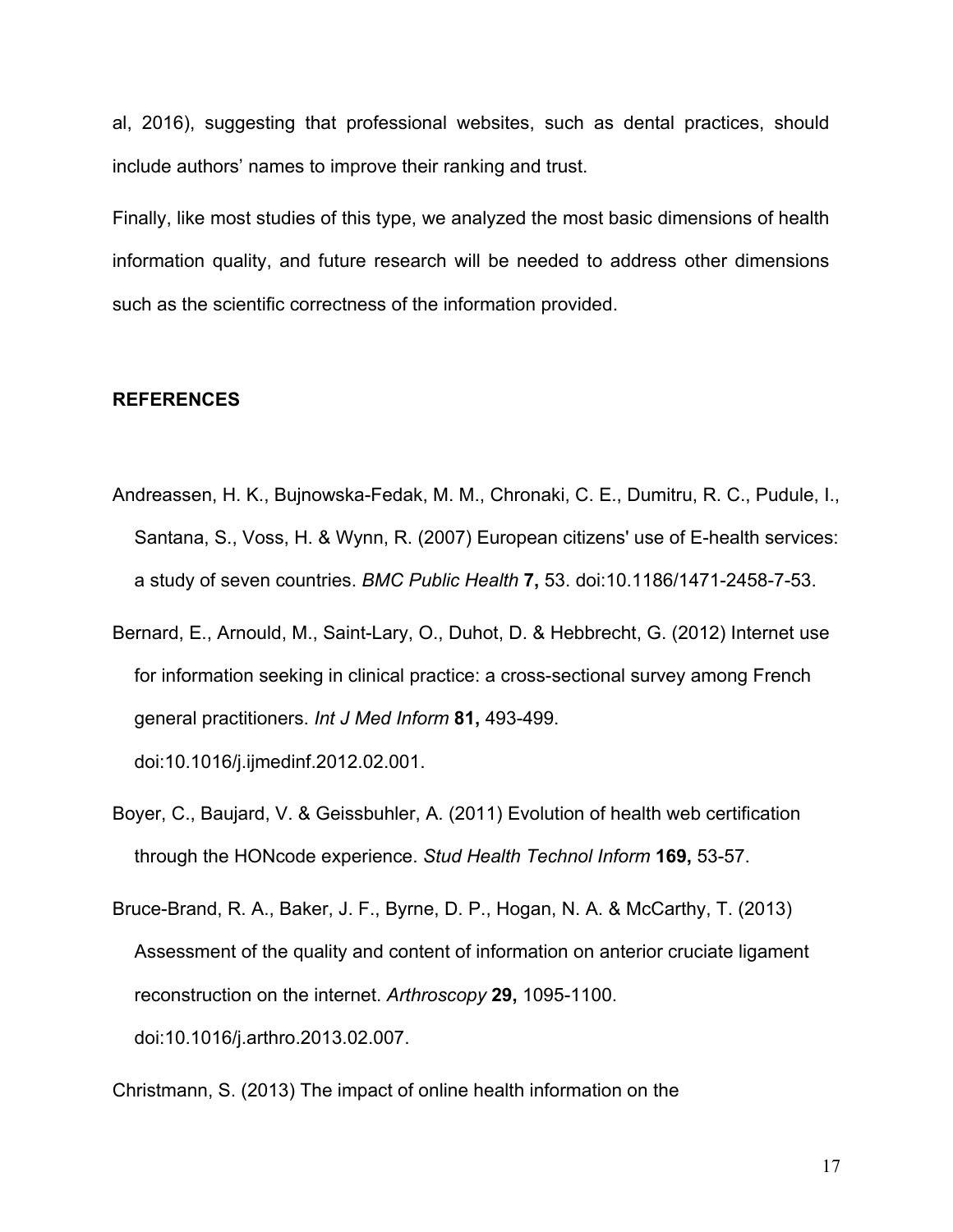doctor-patient relationship. (ed.) L. S. o. E. a. P. Science.

- Chumber, S., Huber, J. & Ghezzi, P. (2015) A methodology to analyze the quality of health information on the internet: the example of diabetic neuropathy. *Diabetes Educ* **41,** 95-105. doi:10.1177/0145721714560772.
- Cutrell E, G. Z. (2007) What are you looking for? An eye-tracking study of information usage in web search. . *Proceedings of the SIGCHI Conference on Human Factors in Computing Systems.***,** 407-416.
- de Boer, M. J., Versteegen, G. J. & van Wijhe, M. (2007) Patients' use of the Internet for pain-related medical information. *Patient Educ Couns* **68,** 86-97. doi:10.1016/j.pec.2007.05.012.
- Diviani, N., van den Putte, B., Meppelink, C. S., & van Weert, J. C. (2016). Exploring the role of health literacy in the evaluation of online health information: Insights from a mixed-methods study. *Patient education and counseling*.**99**: 1017-1025.

Fotek, I. (2014) Gingivitis. MedlinePlus.

(https://medlineplus.gov/ency/article/001056.htm; accessed 15/08/2016)

Fox, S. D., M. (2013) Health Online 2013. Pew Research Center.

Hider, P. N., Griffin, G., Walker, M. & Coughlan, E. (2009) The information-seeking behavior of clinical staff in a large health care organization. *J Med Libr Assoc* **97,** 47- 50. doi:10.3163/1536-5050.97.1.009.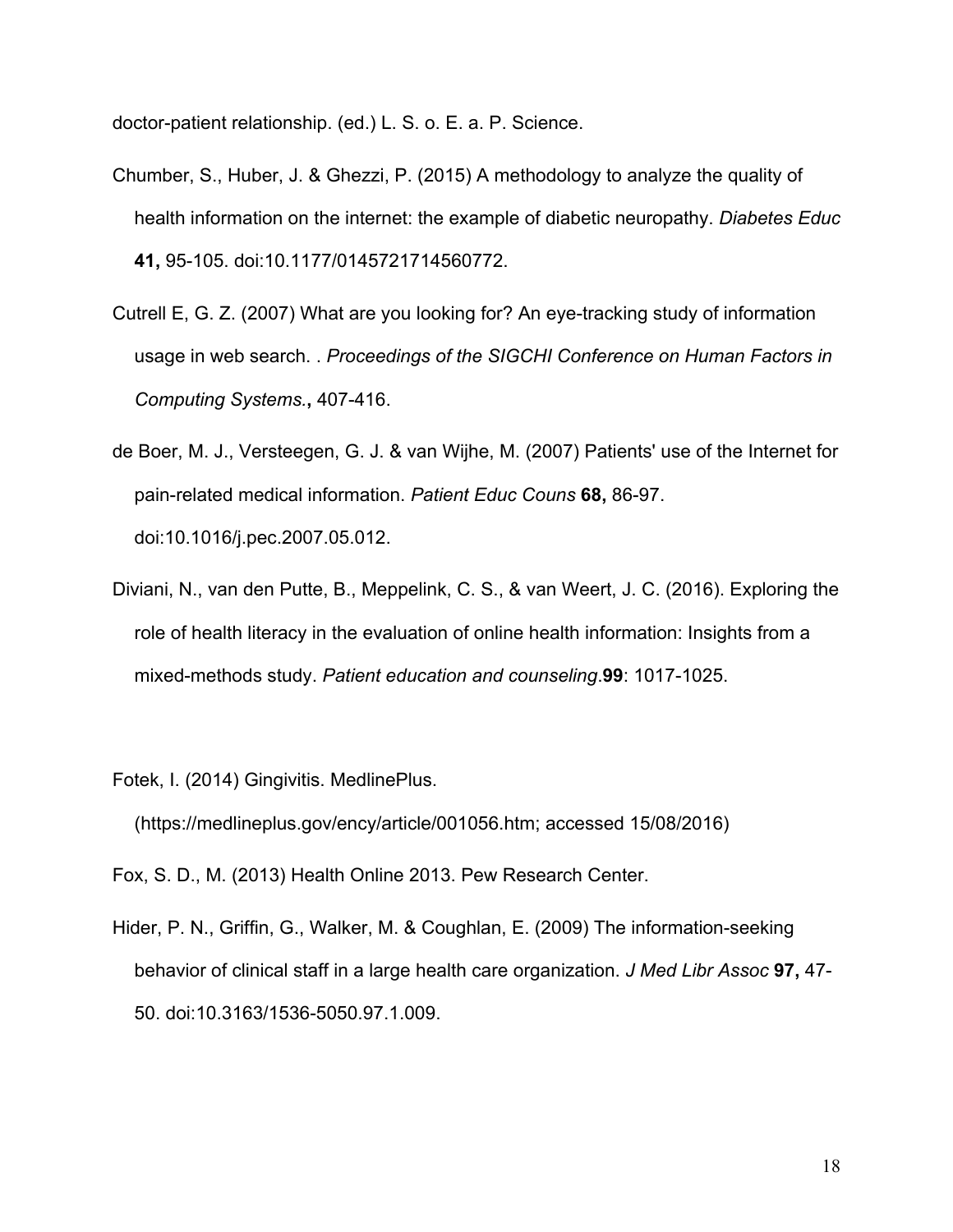- Haim, M., Arendt, F., & Scherr, S. (2016). Abyss or Shelter? On the Relevance of Web Search Engines' Search Results When People Google for Suicide. *Health Commun*, . doi:10.1080/10410236.2015.1113484
- Ho A, McGrath C, Mattheos N. (2016) Social media patient testimonials in implant dentistry: information or misinformation? *Clin Oral Implants Res.* Jun 8. doi: 10.1111/clr.12883. [Epub ahead of print]
- Kawar, N., Gajendrareddy, P. K., Hart, T. C., Nouneh, R., Maniar, N. & Alrayyes, S. (2011) Periodontal disease for the primary care physician. *Dis Mon* **57,** 174-183. doi:10.1016/j.disamonth.2011.03.003.
- Maki, A., Evans, R. & Ghezzi, P. (2015) Bad News: Analysis of the Quality of Information on Influenza Prevention Returned by Google in English and Italian. *Front Immunol* **6,** 616. doi:10.3389/fimmu.2015.00616.
- Moorhead S.A., Hazlett D.E., Harrison L., Carroll J.K., Irwin A., Hoving C. (2013) A new dimension of health care: systematic review of the uses, benefits, and limitations of social media for health communication. *J Med Internet Res.* **15**:e85. doi: 10.2196/jmir.1933.
- National Institute of Dental and Craniofacial Research. (2013) Periodontal (Gum) Disease: Causes, Symptoms, and Treatments. National Institues of Health.
- Sassenberg, K. & Greving, H. (2016) Internet Searching About Disease Elicits a Positive Perception of Own Health When Severity of Illness Is High: A Longitudinal Questionnaire Study. *J Med Internet Res* **18,** e56. doi:10.2196/jmir.5140.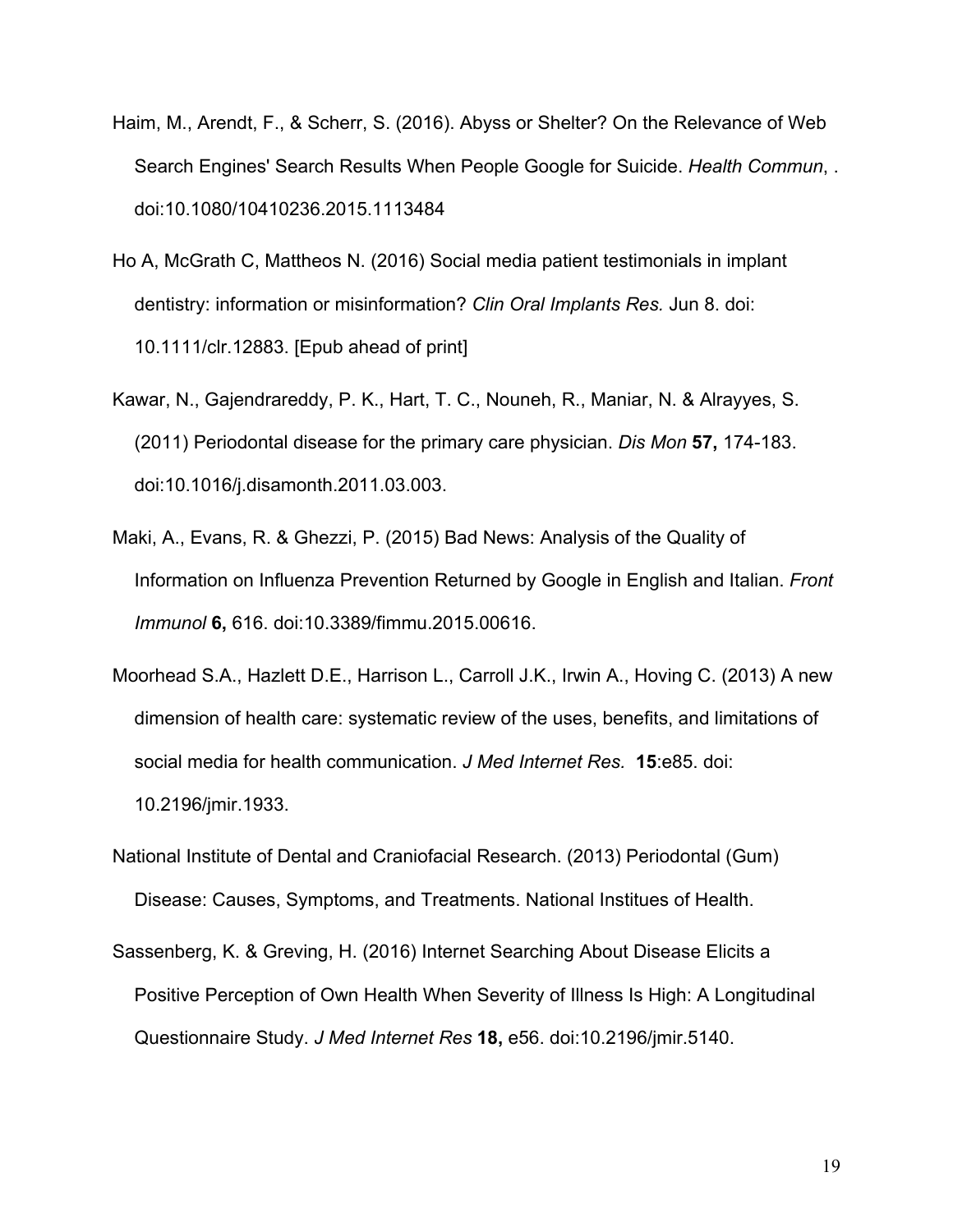- Silberg, W. M., Lundberg, G. D. & Musacchio, R. A. (1997) Assessing, controlling, and assuring the quality of medical information on the Internet: Caveant lector et viewor-- Let the reader and viewer beware. *JAMA* **277,** 1244-1245.
- Steele, J. G., Treasure, E. T., O'sullivan, I., Morris, J., & Murray, J. J. (2012). Adult dental health survey 2009: Transformations in British oral health 1968–2009. *British dental journal*, **213**, 523-527.
- Wang, R. Y., & Strong, D. M. (1996). Beyond accuracy: What data quality means to data consumers. *Journal of management information systems*, **12**, 5-33.
- Yaqub, M. & Ghezzi, P. (2015) Adding Dimensions to the Analysis of the Quality of Health Information of Websites Returned by Google: Cluster Analysis Identifies Patterns of Websites According to their Classification and the Type of Intervention Described. *Front Public Health* **3,** 204. doi:10.3389/fpubh.2015.00204.
- Zeldman, J. (2001) *Taking Your Talent to the Web: A Guide for the Transitioning Designer*. New Riders Publishing.
- Zhang, Y. (2013) Searching for specific health-related information in MedlinePlus: Behavioral patterns and user experience. *Journal of the Association for Information Science and Technology* **65,** 53-68. doi:10.1002/asi.22957.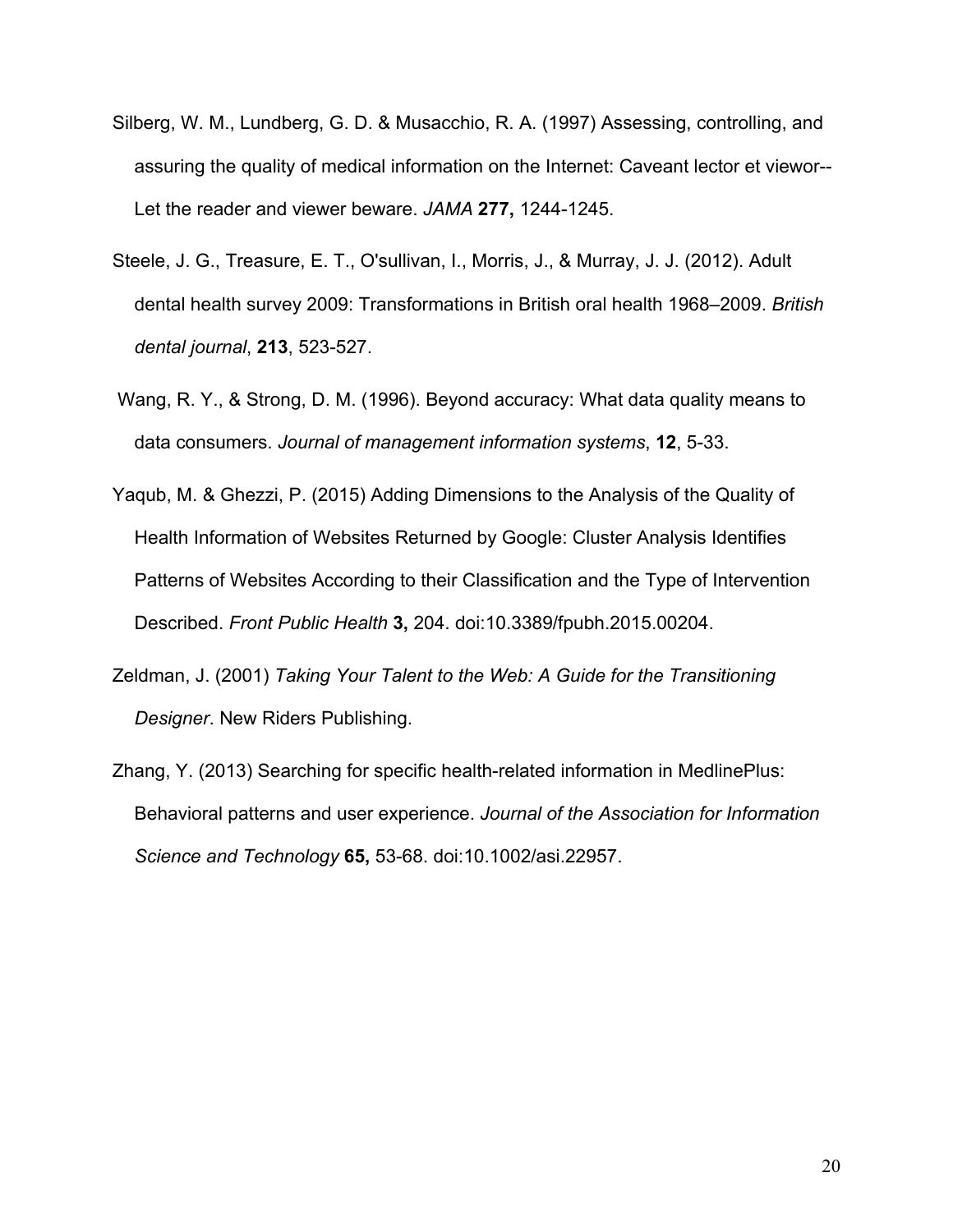|  | Table 1. Classification of website affiliation |  |  |
|--|------------------------------------------------|--|--|
|--|------------------------------------------------|--|--|

| <b>Affiliation</b>  | <b>Description</b>                                    | <b>Examples</b>               |
|---------------------|-------------------------------------------------------|-------------------------------|
| <b>Professional</b> | Website created by a person or organization           | www.nhs.uk                    |
| (P)                 | professional<br>knowledge<br>with<br>the<br>0f        | www.nidcr.nih.gov             |
|                     | information e.g. government, institutions,            |                               |
|                     | libraries,<br>universities,<br>publishers,<br>online  |                               |
|                     | journals                                              |                               |
| <b>Commercial</b>   | Websites that buy, sell, or provides a service for    | www.colgate.com               |
| (C)                 | a fee e.g. profit organizations                       |                               |
| <b>Health</b>       | Web site with health information on a variety of      | www.webmd.boots.com           |
| <b>Portal</b>       | health topics                                         | www.medicinenet.com           |
| (HP)                |                                                       |                               |
|                     |                                                       |                               |
| <b>Dental</b>       | Websites of dental clinics or dentists                | https://www.marshfieldclinic. |
| <b>Practices</b>    |                                                       | org                           |
| (D)                 |                                                       | http://www.londonprosthodo    |
|                     |                                                       | ntics.co.uk                   |
| <b>Journalism</b>   | Websites from newspapers, magazines or TV.            | www.telegraph.co.uk           |
| $(\mathsf{U})$      |                                                       | http://thedailyhealth.co.uk   |
| Other (O)           | Websites<br>from<br>non-profit<br>organizations<br>or | www.bsperio.org.uk/           |
|                     | websites that do not fit into any of the other        | www.dentistry.co.uk           |
|                     | affiliations. E.g. social networking sites.           |                               |

*(Modified from* (Chumber et al., 2015))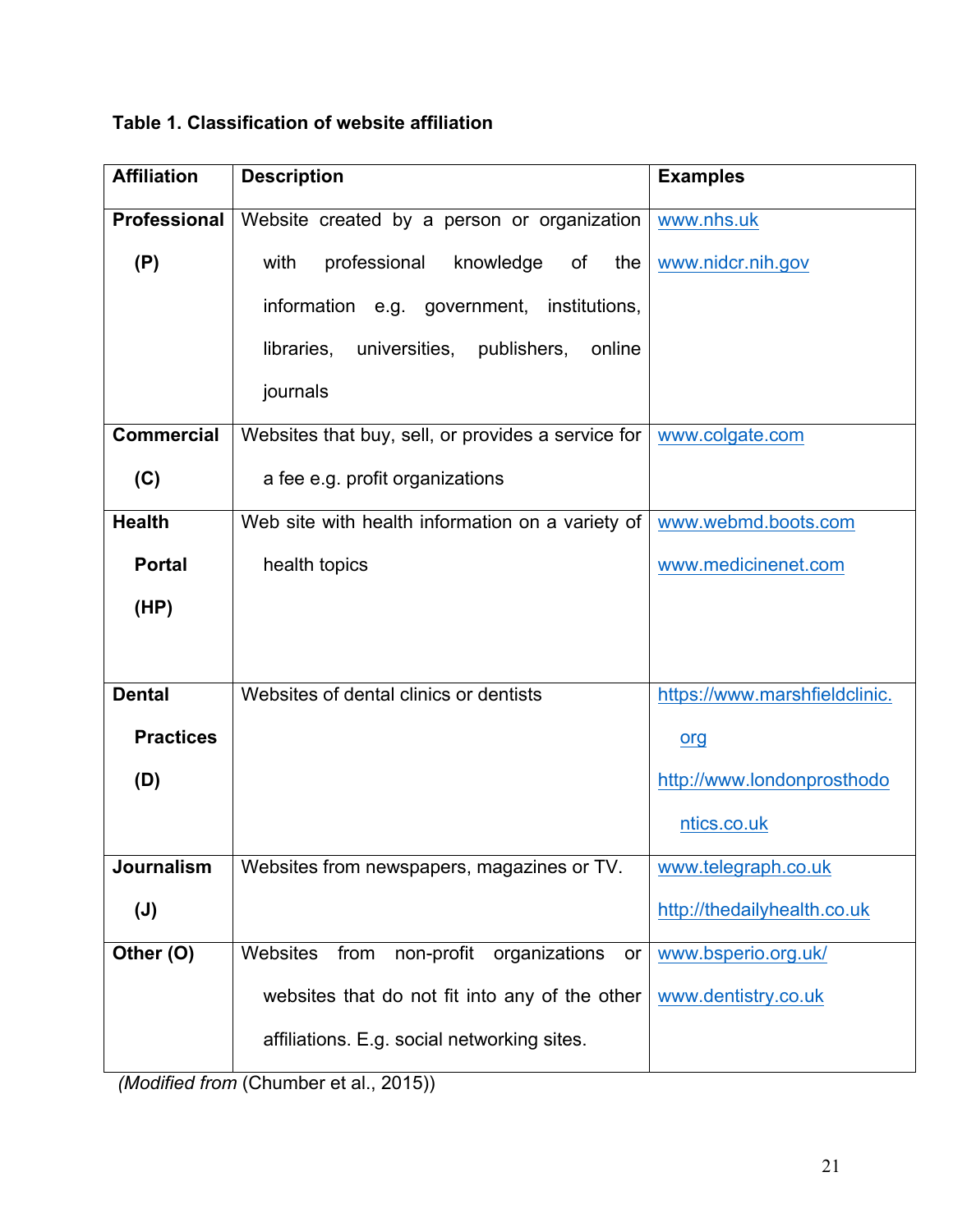# **Table 2. JAMA and HON Criteria**

|                      | <b>Authorship</b>           | Identify of authors/contributors             |  |  |
|----------------------|-----------------------------|----------------------------------------------|--|--|
| <b>JAMA Criteria</b> | <b>Attribution</b>          | List sources of information or references    |  |  |
|                      | <b>Disclosure</b>           | Declare of ownership, advertising, conflict  |  |  |
|                      |                             | of interests                                 |  |  |
|                      | <b>Currency</b>             | Indicate of date content was posted or       |  |  |
|                      |                             | updated                                      |  |  |
|                      | <b>Authoritativeness</b>    | Indicate the qualifications of the authors   |  |  |
|                      | <b>Complementarity</b>      | Information should support, not replace,     |  |  |
|                      |                             | the doctor-patient relationship              |  |  |
|                      | <b>Privacy</b>              | Respect the privacy and confidentiality of   |  |  |
|                      |                             | personal data submitted to the site by       |  |  |
|                      |                             | the visitor                                  |  |  |
|                      | <b>Attribution</b>          | Cite the source(s) of published information, |  |  |
| <b>HON Criteria</b>  |                             | date medical and health pages                |  |  |
|                      | <b>Justifiability</b>       | Site must back up claims relating<br>to      |  |  |
|                      |                             | benefits and performance                     |  |  |
|                      | <b>Transparency</b>         | Accessible presentation, accurate email      |  |  |
|                      |                             | contact                                      |  |  |
|                      | <b>Financial disclosure</b> | Identify funding sources                     |  |  |
|                      | <b>Advertising policy</b>   | Distinguishes advertising from editorial     |  |  |
|                      |                             | content                                      |  |  |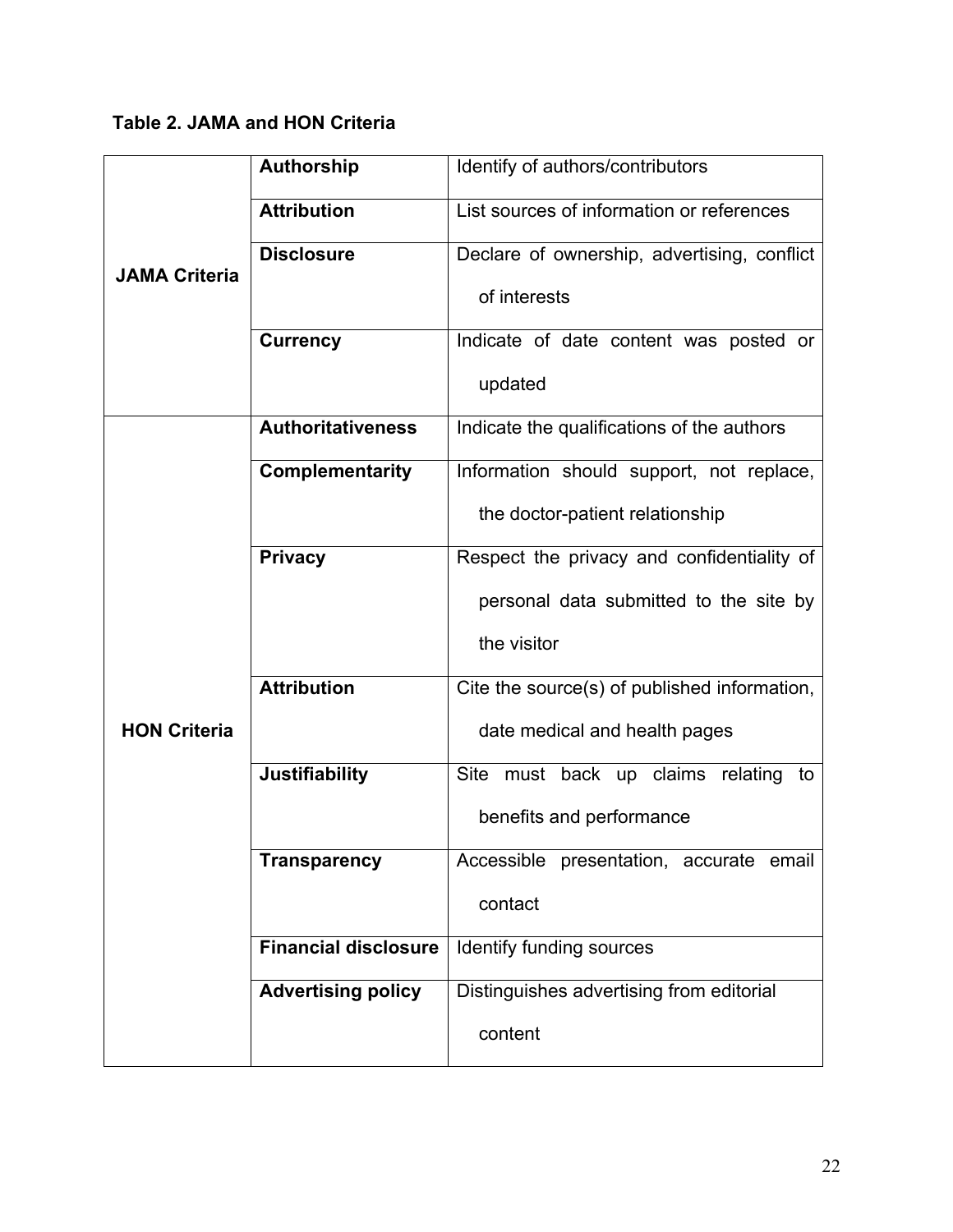|                    | <b>Website class</b>              | <b>Authorship</b> | <b>Attribution</b> | <b>Disclosure</b> | <b>Currency</b> |
|--------------------|-----------------------------------|-------------------|--------------------|-------------------|-----------------|
| Google             | <b>Commercial</b>                 | 8.3               | 16.6               | 100               | $\overline{0}$  |
|                    | <b>Dental</b><br><b>Practices</b> | 9.6               | 3.2                | 100               | 4.2             |
|                    | <b>Health Portals</b>             | 41.2              | 52.9               | 94.1              | 52.9            |
|                    | <b>Journalism</b>                 | 68.2              | 31.8               | 100               | 90.9            |
|                    | <b>Professional</b>               | 30.2              | 34.9               | 97.6              | 48.8            |
|                    | <b>Other</b>                      | 25                | 12.5               | 62.5              | 62.5            |
|                    | <b>Total (196)</b>                | 24                | 18.9               | 97.4              | 30.1            |
|                    | <b>Commercial</b>                 | $\overline{a}$    | $\overline{a}$     | $\overline{a}$    | $\blacksquare$  |
|                    | <b>Dental</b><br><b>Practices</b> |                   |                    |                   |                 |
| <b>MedlinePlus</b> | <b>Health Portals</b>             | 51.7              | 10.3               | 100               | 86.2            |
|                    | Journalism                        | 50                | 0                  | 100               | 100             |
|                    | <b>Professional</b>               | 25                | 32.4               | 100               | 83.3            |
|                    | <b>Other</b>                      | $\Omega$          | 10                 | 100               | 20              |
|                    | <b>Total (149)</b>                | 28.8              | 26.2               | 100               | 79.9            |

**Table 3. Percentage of websites in each affiliation meeting the specific criteria.**

Percentages are calculated on the total number of websites.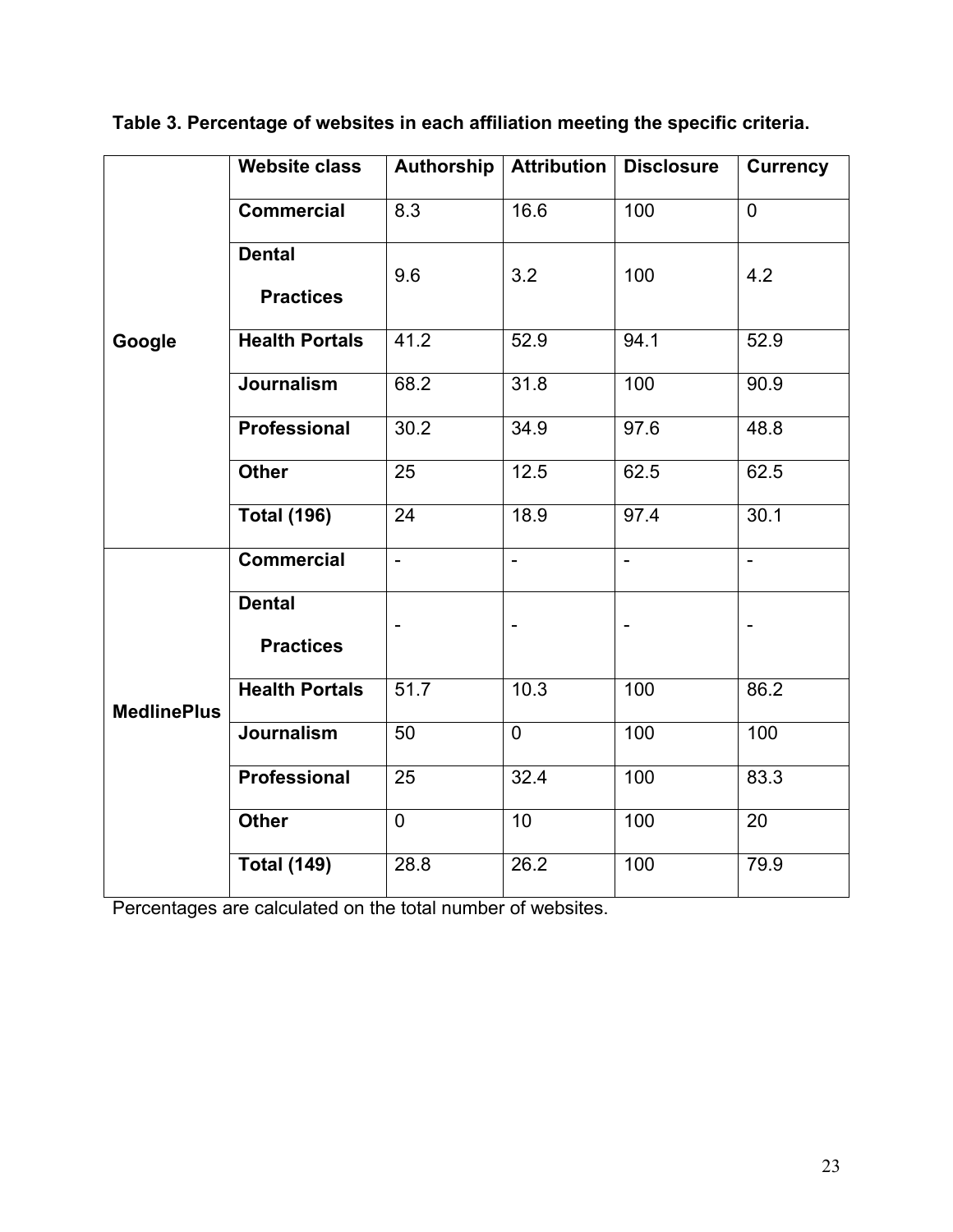| <b>Table 4. JAMA score of websites with or without HONCode certification</b> |  |
|------------------------------------------------------------------------------|--|
|------------------------------------------------------------------------------|--|

|                    | <b>HONCode-</b>          | HONCode+                           |
|--------------------|--------------------------|------------------------------------|
| Google             | $M=1$ ; IQR=1,2 (n=189)  | M=4; IQR=4,4 $(n=7)$ <sup>**</sup> |
| <b>MedlinePlus</b> | $M=2$ ; IQR=2,3 (n=146)  | $M=3$ ; $IQR=1,3$ (n=3)            |
| Google (top 10)    | $M=2$ ; IQR=1,2.25 (n=6) | M=4, $IQR=4,4$ (n=4) <sup>*</sup>  |

M, median; IQR=Interquartile Range. The JAMA scores of HONCode- and HONCode+. were compared by the Mann-Whitney test. \* P<0.005; \*\* P<0.0001.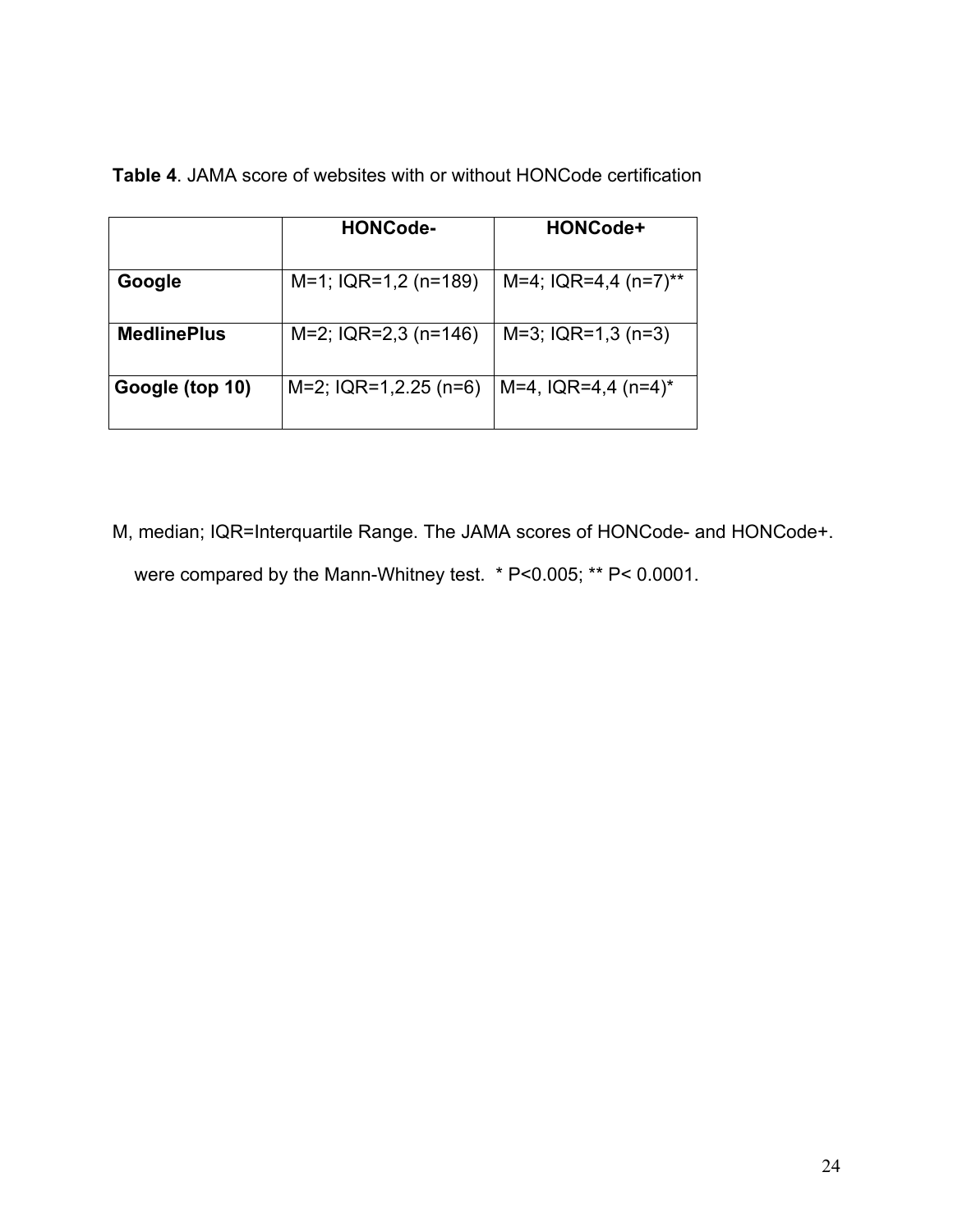# **FIGURE LEGENDS**

**Figure 1.** Data collection and analysis process

- **Figure 2**. Distribution of websites generated from search in Google or MedlinePlus according to their affiliation.
- **Figure 3.** JAMA score in different affiliations and search engines. Panel A, Google; panel B, Google top 10; panel C, MedlinePlus. Data are median and IQR. Values bearing the same symbol are significantly different from each other, capital letters, P<0.0001; lowercase letters, P<0.001; numbers, P<0.05 by Kruskal-Wallis test.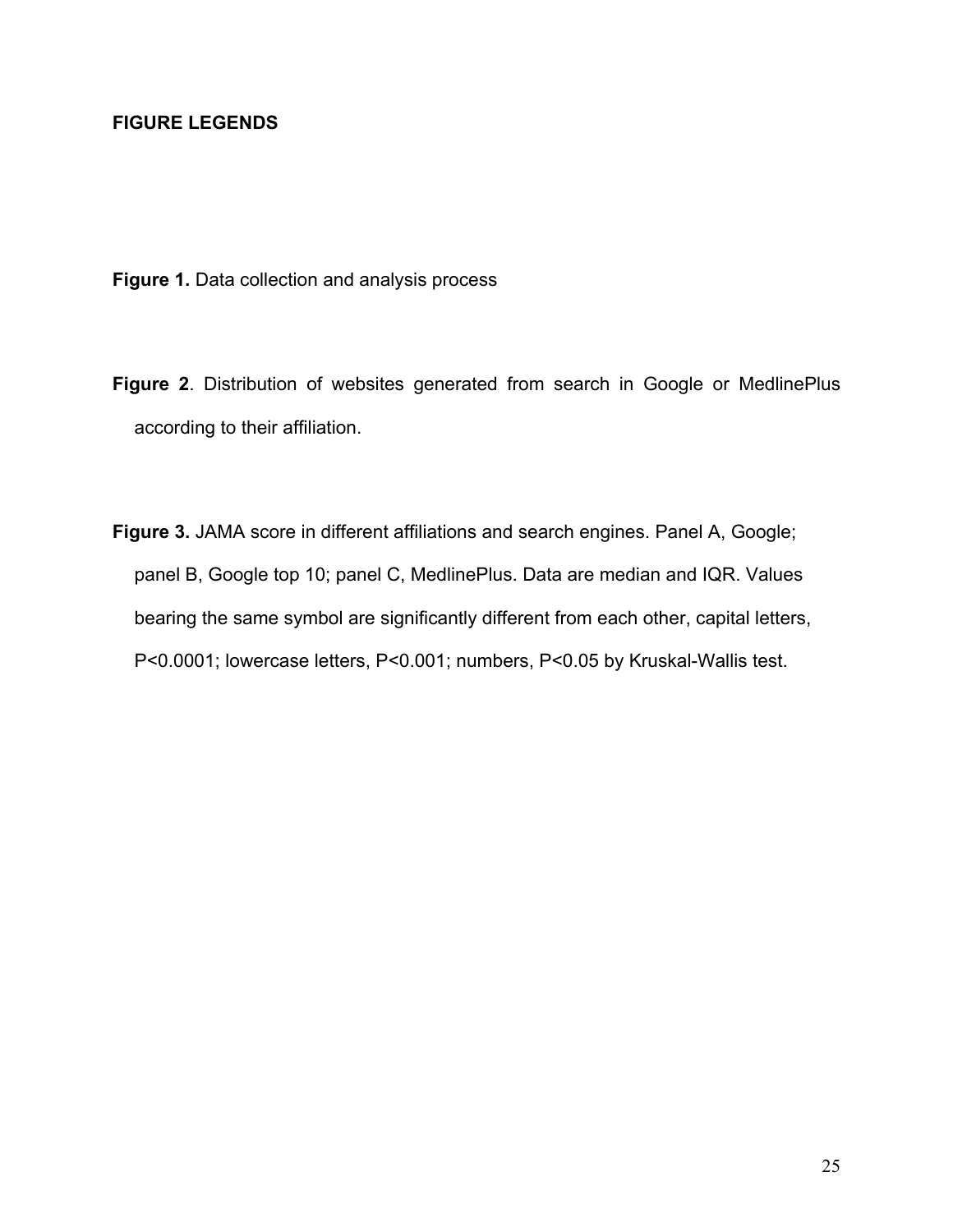

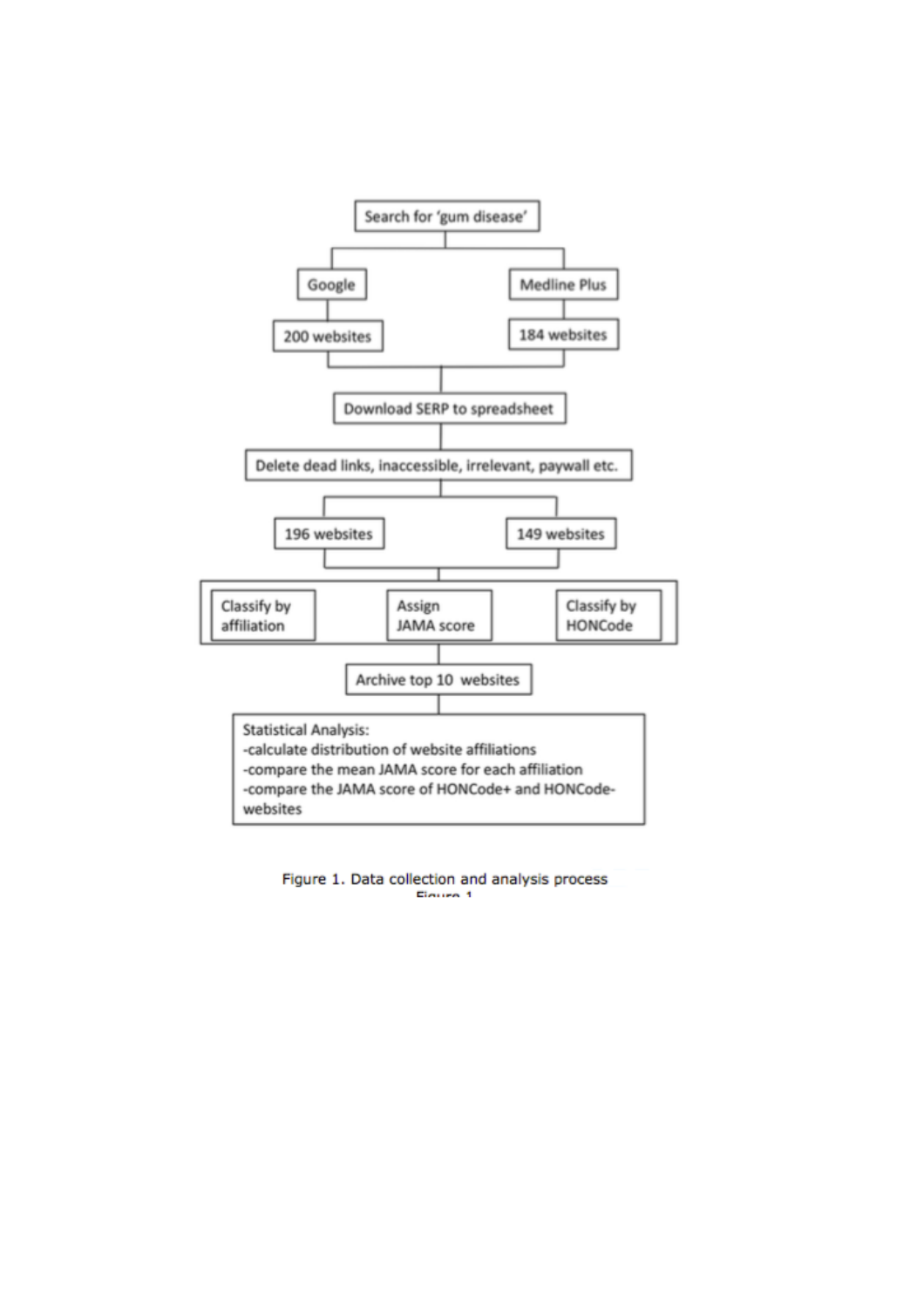

Figure 2. Distribution of websites generated from search in Google or MedlinePlus according to their<br>affiliation

Figure 2